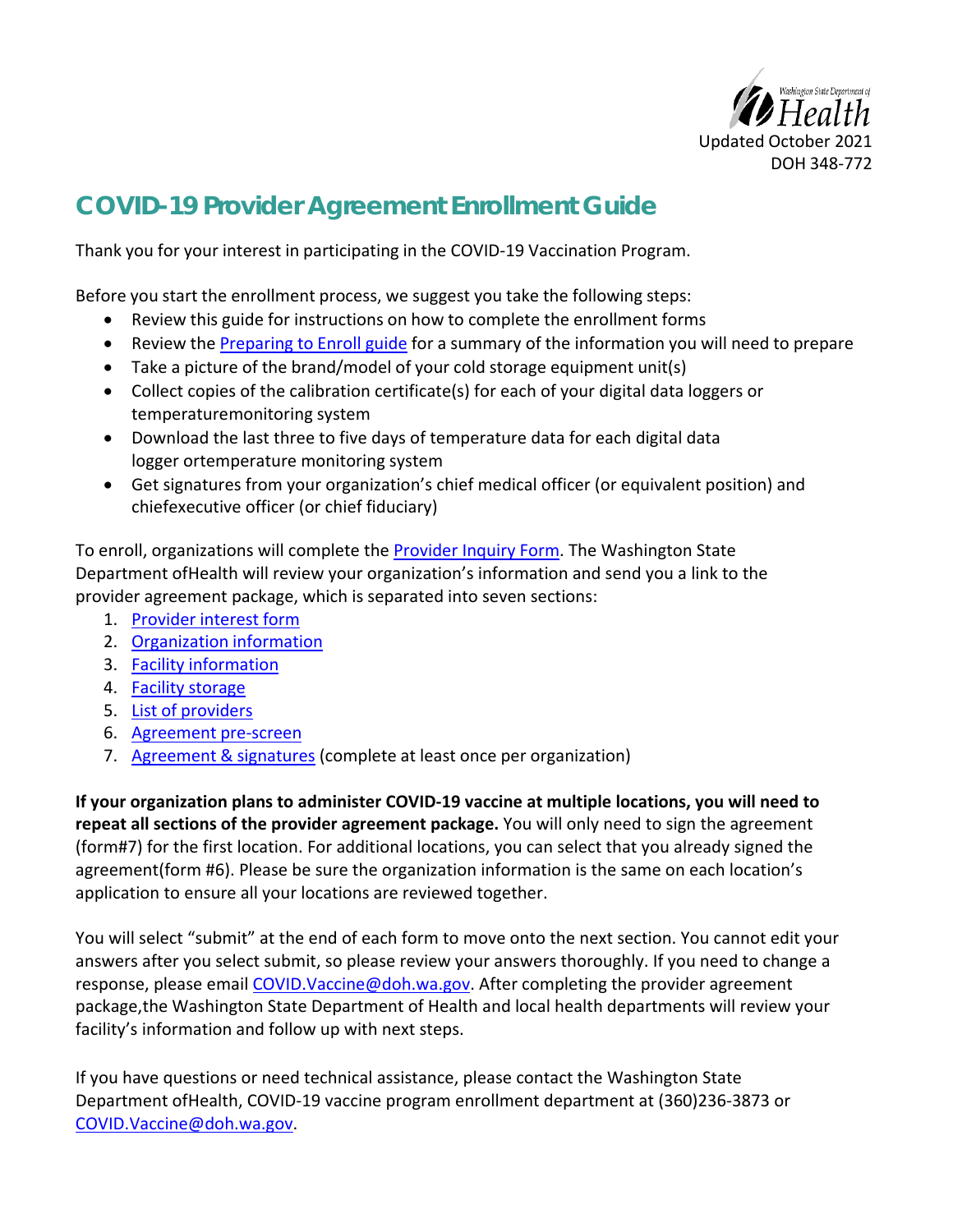| <b>Getting Started</b> |                                                                                                                                                                                                                                                                                                                                                                                                                                                                                          |  |  |  |
|------------------------|------------------------------------------------------------------------------------------------------------------------------------------------------------------------------------------------------------------------------------------------------------------------------------------------------------------------------------------------------------------------------------------------------------------------------------------------------------------------------------------|--|--|--|
| Submitting             | At the end of each form, you will need to click "submit" to move onto the next                                                                                                                                                                                                                                                                                                                                                                                                           |  |  |  |
| Responses              | section. You will not be able to return and edit answers in sections that have been<br>submitted. Please scroll up or use the "previous page" button to review responses<br>before submitting.                                                                                                                                                                                                                                                                                           |  |  |  |
|                        |                                                                                                                                                                                                                                                                                                                                                                                                                                                                                          |  |  |  |
|                        |                                                                                                                                                                                                                                                                                                                                                                                                                                                                                          |  |  |  |
|                        | << Previous Page<br><b>Submit</b>                                                                                                                                                                                                                                                                                                                                                                                                                                                        |  |  |  |
|                        | Note: Some forms are only one page long, so there will not be a "previous page"<br>button.                                                                                                                                                                                                                                                                                                                                                                                               |  |  |  |
| Saving                 | There are two ways to save your progress and return to it later.                                                                                                                                                                                                                                                                                                                                                                                                                         |  |  |  |
| Progress               | Select "Save & Return Later" at the end of a form. You can enter an email<br>1)                                                                                                                                                                                                                                                                                                                                                                                                          |  |  |  |
|                        | address to receive an emailed link to return to the page you left off at.                                                                                                                                                                                                                                                                                                                                                                                                                |  |  |  |
|                        | Thisoption is available after completing the provider interest form.<br><b>Submit</b><br><b>Save &amp; Return Later</b><br>Your survey responses were saved!<br>You have chosen to stop the survey for now and return at a later time to complete it. To return to this survey, you will need the survey link to this<br>survey.                                                                                                                                                         |  |  |  |
|                        |                                                                                                                                                                                                                                                                                                                                                                                                                                                                                          |  |  |  |
|                        |                                                                                                                                                                                                                                                                                                                                                                                                                                                                                          |  |  |  |
|                        | <u>Survey link for returning</u><br>You may bookmark this page to return to the survey, OR you can have the survey link emailed to you by providing your email address below. If<br>you do not receive the email soon afterward, please check your Junk Email folder.<br>Send Survey Link<br>Enter email address<br>Your email address will not be stored                                                                                                                                |  |  |  |
|                        |                                                                                                                                                                                                                                                                                                                                                                                                                                                                                          |  |  |  |
|                        | Select "survey queue" at the top right corner. A window will appear with a                                                                                                                                                                                                                                                                                                                                                                                                               |  |  |  |
|                        | listof your completed and remaining forms. Click the "get link to my survey                                                                                                                                                                                                                                                                                                                                                                                                              |  |  |  |
|                        | queue" button to get an emailed link, or a link to copy and paste.                                                                                                                                                                                                                                                                                                                                                                                                                       |  |  |  |
|                        | <b>Resize font:</b><br><b>E Survey Queue</b><br>田旧                                                                                                                                                                                                                                                                                                                                                                                                                                       |  |  |  |
|                        | Survey Queue<br><b>ED</b> Get link to my survey queue<br>To return to your survey later, you must use the link for your survey queue. You can also select the 'Save and Return Later' button at the end of each<br>form to save your progress and return a later time. If you lose your survey queue link or need to make changes to submitted forms, please send an<br>email to the COVID-19 Vaccine Response Team at COVID. Vaccine@doh.wa.gov<br><b>Status</b><br><b>Survey Title</b> |  |  |  |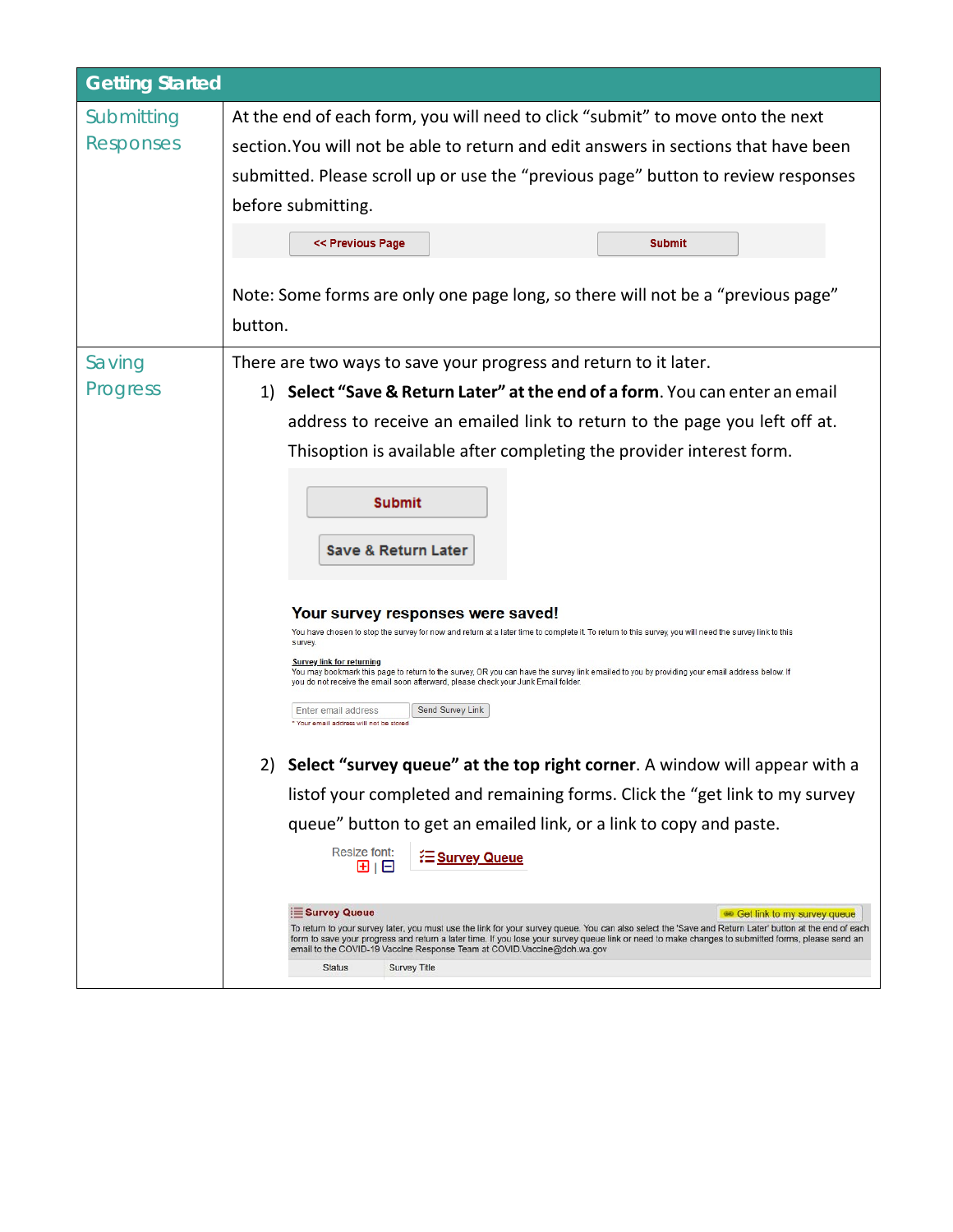|                    |                                                                                                   | Get link to my survey queue                                                                                                                                                                                                                                                                                   |                                     |
|--------------------|---------------------------------------------------------------------------------------------------|---------------------------------------------------------------------------------------------------------------------------------------------------------------------------------------------------------------------------------------------------------------------------------------------------------------|-------------------------------------|
|                    |                                                                                                   | To obtain your survey queue link, which will allow you to return to your survey queue in the future,<br>you may copy and paste the link displayed in the text box below, or you may have it emailed to<br>you at your email address.                                                                          |                                     |
|                    |                                                                                                   | as Copy and paste the survey queue link                                                                                                                                                                                                                                                                       |                                     |
|                    |                                                                                                   | https://redcap.doh.wa.gov/surveys/?sq=DJQ7n75HLy                                                                                                                                                                                                                                                              |                                     |
|                    |                                                                                                   | $-$ OR $-$                                                                                                                                                                                                                                                                                                    |                                     |
|                    |                                                                                                   | Send the survey queue link in an email                                                                                                                                                                                                                                                                        |                                     |
|                    |                                                                                                   | Send<br>Enter email address<br>* Your email address will not be stored                                                                                                                                                                                                                                        |                                     |
|                    |                                                                                                   | We recommend getting your survey queue link regardless of whether you are                                                                                                                                                                                                                                     |                                     |
|                    |                                                                                                   | leaving the survey. You can use the link later to confirm that all forms were                                                                                                                                                                                                                                 |                                     |
|                    | completed.                                                                                        |                                                                                                                                                                                                                                                                                                               |                                     |
| Download           |                                                                                                   | After completing the provider interest form, you'll see your survey queue with a list                                                                                                                                                                                                                         |                                     |
| <b>Responses</b>   |                                                                                                   | of the completed and remaining forms. You can use the "download" option to save                                                                                                                                                                                                                               |                                     |
|                    |                                                                                                   | a copy of your responses for that form.                                                                                                                                                                                                                                                                       |                                     |
|                    |                                                                                                   | Close survey                                                                                                                                                                                                                                                                                                  |                                     |
|                    |                                                                                                   |                                                                                                                                                                                                                                                                                                               |                                     |
|                    |                                                                                                   |                                                                                                                                                                                                                                                                                                               |                                     |
|                    |                                                                                                   |                                                                                                                                                                                                                                                                                                               |                                     |
|                    |                                                                                                   |                                                                                                                                                                                                                                                                                                               |                                     |
|                    | Download your survey response (PDF):<br><b>Download</b>                                           |                                                                                                                                                                                                                                                                                                               |                                     |
|                    |                                                                                                   |                                                                                                                                                                                                                                                                                                               |                                     |
|                    |                                                                                                   |                                                                                                                                                                                                                                                                                                               |                                     |
|                    |                                                                                                   | i⊟ Survey Queue                                                                                                                                                                                                                                                                                               |                                     |
|                    | Listed below is your survey queue, which lists any other surveys that you have not yet completed. |                                                                                                                                                                                                                                                                                                               |                                     |
|                    |                                                                                                   | To begin the next survey, click the 'Begin survey' button next to the title.                                                                                                                                                                                                                                  |                                     |
|                    |                                                                                                   |                                                                                                                                                                                                                                                                                                               |                                     |
|                    |                                                                                                   | Note: The PDF download is only for the section you just completed. Each section                                                                                                                                                                                                                               |                                     |
|                    |                                                                                                   | willneed to be downloaded and saved if you want to refer to all your responses.                                                                                                                                                                                                                               |                                     |
| Begin the          |                                                                                                   | After completing the provider interest form, you will see your survey queue.                                                                                                                                                                                                                                  |                                     |
| <b>Next Survey</b> |                                                                                                   | Tocontinue to the next form, click "begin survey".                                                                                                                                                                                                                                                            |                                     |
|                    | Survey Queue                                                                                      |                                                                                                                                                                                                                                                                                                               | 60 Get link to my survey queue      |
|                    |                                                                                                   | To return to your survey later, you must use the link for your survey queue. Do not share this link with others as it unique to your facility. You can<br>also select the 'Save and Return Later' button at the end of each form to save your progress and return a later time. If you lose your survey queue |                                     |
|                    |                                                                                                   | link or need to make changes to submitted forms, please send an email to the COVID-19 Vaccine Response Team at COVID.Vaccine@doh.wa.gov.<br>This survey queue is for the following location:                                                                                                                  |                                     |
|                    | <b>Status</b>                                                                                     | Please share this unique ID when communicating with the COVID-19 Vaccine Response Team to help them locate your record:<br>Survey Title                                                                                                                                                                       |                                     |
|                    | Completed                                                                                         | <b>Enrollment Inquiry Form</b>                                                                                                                                                                                                                                                                                |                                     |
|                    | Completed                                                                                         | Provider Interest Form                                                                                                                                                                                                                                                                                        |                                     |
|                    | Completed                                                                                         | Organization Information                                                                                                                                                                                                                                                                                      | <b>F</b> Edit response              |
|                    | Completed                                                                                         | <b>Facility Information</b>                                                                                                                                                                                                                                                                                   | $\blacktriangleright$ Edit response |
|                    | <b>Begin survey</b>                                                                               | <b>Facility Storage</b>                                                                                                                                                                                                                                                                                       |                                     |
|                    | Begin survey                                                                                      | <b>List of Providers</b>                                                                                                                                                                                                                                                                                      |                                     |
|                    | Begin survey                                                                                      | <b>Agreement Pre-Screen</b>                                                                                                                                                                                                                                                                                   |                                     |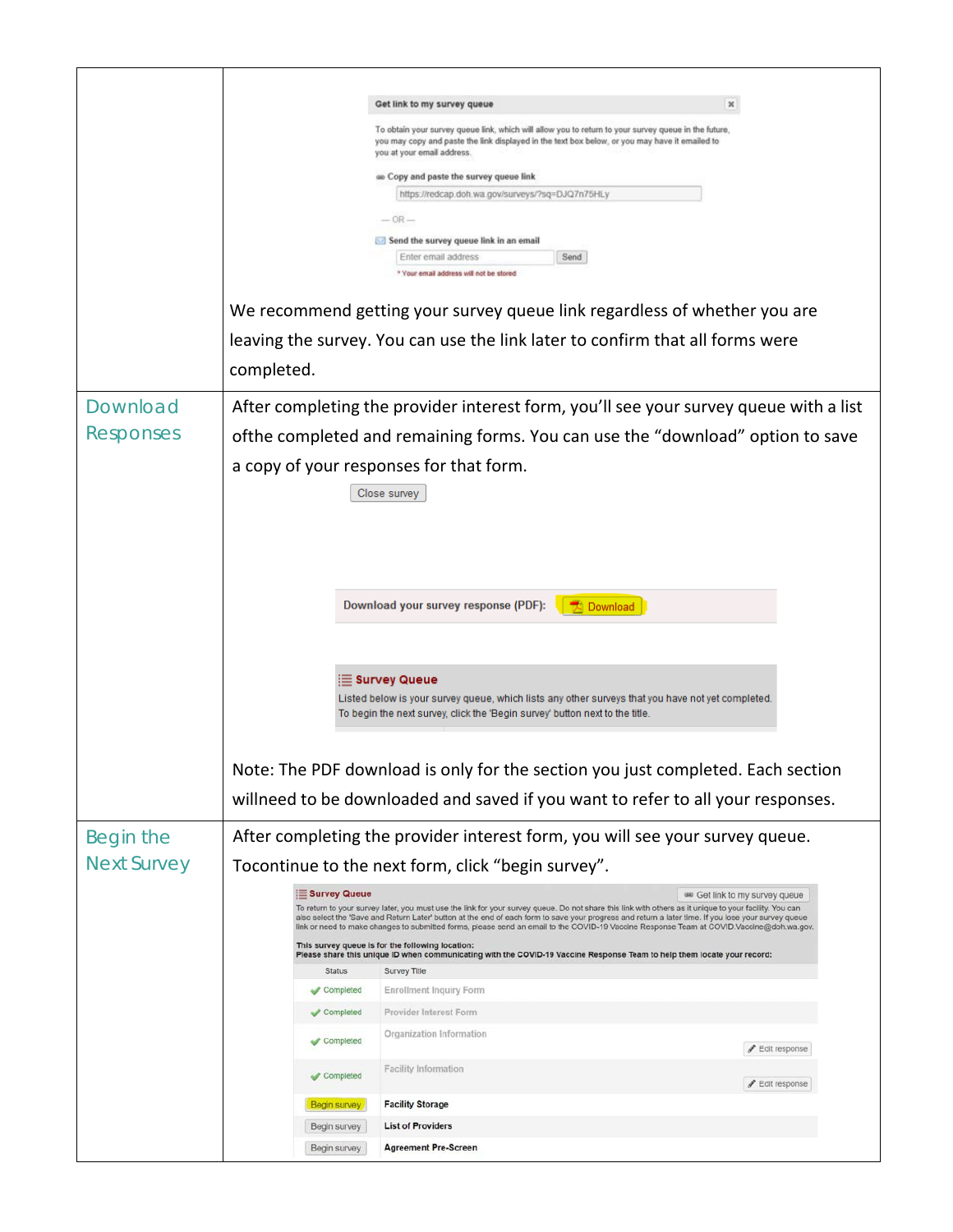<span id="page-3-0"></span>

| <b>Provider Inquiry Form</b> |                                                                                              |  |  |
|------------------------------|----------------------------------------------------------------------------------------------|--|--|
| <b>Starting</b>              | To access the provider agreement package, please complete this Provider                      |  |  |
| Enrollment                   | InquiryForm using the enrollment link on our website,                                        |  |  |
|                              | www.doh.wa.gov/COVID19VaccineProvider.                                                       |  |  |
|                              | Enter your organization's name, address, and point of contact information.<br>Click"submit". |  |  |
|                              | The Washington State Department of Health will verify your organization's                    |  |  |
|                              | information and follow-up with a link to the provider agreement package. If you              |  |  |
|                              | havequestions about the enrollment process or requirements, please contact the               |  |  |
|                              | Department of Health at COVID. Vaccine@doh.wa.gov.                                           |  |  |

<span id="page-3-1"></span>

| Provider Interest Form (form #1) |                                                                                                                                                                                                                  |  |  |
|----------------------------------|------------------------------------------------------------------------------------------------------------------------------------------------------------------------------------------------------------------|--|--|
| Adding a                         | Click the REDCap link in your confirmation email, and follow these steps to start a                                                                                                                              |  |  |
| <b>New</b>                       | newagreement:                                                                                                                                                                                                    |  |  |
| Agreement                        | 1) Review the pre-screening survey information                                                                                                                                                                   |  |  |
|                                  | 2) Select "yes" if you are still interested in enrolling in the COVID-19                                                                                                                                         |  |  |
|                                  | VaccinationProgram                                                                                                                                                                                               |  |  |
|                                  | 3) Select "submit" to begin the enrollment process                                                                                                                                                               |  |  |
|                                  | If you select "no", you will not be able to continue the enrollment process. If you<br>havequestions about the process or requirements, please contact the Department<br>of Health at COVID. Vaccine@doh.wa.gov. |  |  |
|                                  | You cannot save from this survey screen.                                                                                                                                                                         |  |  |

<span id="page-3-2"></span>

|                         | Organization Information (form #2)                                                    |  |
|-------------------------|---------------------------------------------------------------------------------------|--|
| <b>Facility Details</b> | Enter the following information:                                                      |  |
|                         | Organization's legal name<br>$\bullet$                                                |  |
|                         | If your facility is already reporting to WAIIS, this should be your<br>$\blacksquare$ |  |
|                         | WAIIS organization name.                                                              |  |
|                         | If you are completing the survey for multiple locations, this should<br>٠             |  |
|                         | bethe same for each survey.                                                           |  |
|                         | Organization telephone number<br>$\bullet$                                            |  |
|                         | Organization email<br>$\bullet$                                                       |  |
|                         | The Department of Health will use this email for COVID-19<br>$\blacksquare$           |  |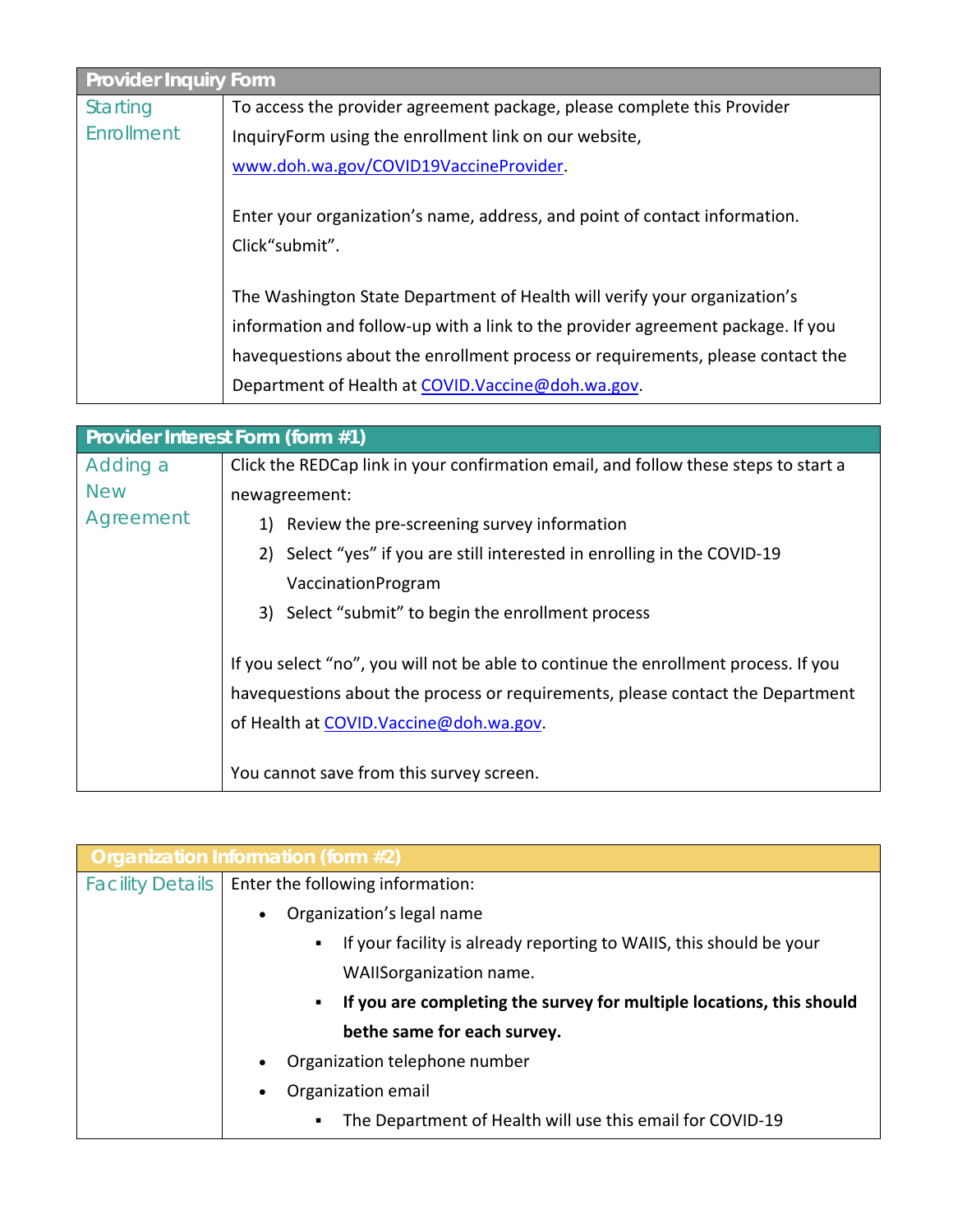|                   | Vaccination Program communication.                                                                                                                                                                                                                                                |  |  |
|-------------------|-----------------------------------------------------------------------------------------------------------------------------------------------------------------------------------------------------------------------------------------------------------------------------------|--|--|
|                   | Organization address (street address, city, state, zip code)                                                                                                                                                                                                                      |  |  |
| Organization      | Select whether your organization or facility currently uses the Washington                                                                                                                                                                                                        |  |  |
| Administration    | Immunization Information System (WAIIS) to report vaccine administration data.                                                                                                                                                                                                    |  |  |
| Data              |                                                                                                                                                                                                                                                                                   |  |  |
|                   | If you currently use WAIIS, select "yes". No additional questions will appear.                                                                                                                                                                                                    |  |  |
|                   | Does your organization/facility currently report<br>O Yes<br><b>No</b><br>vaccine administration data to the state immunization<br>information system (WAIIS)?                                                                                                                    |  |  |
|                   | If you do not currently use WAIIS, select "no". You will need to select an option<br>forhow you will report administered doses.                                                                                                                                                   |  |  |
|                   | Does your organization/facility currently report<br>$O$ Yes $\odot$ No<br>vaccine administration data to the state immunization<br>reset<br>information system (WAIIS)?                                                                                                           |  |  |
|                   | To receive federal vaccine it is required that<br>Direct Data Entry into WAIIS or state<br>administered doses are reported to WAIIS, which<br>designated tool (i.e., PrepMod)<br>method would you like to pursue:<br>Connect to Electronic Health Record (EHR)<br>system<br>reset |  |  |
| Number of         | Enter the number of facilities or locations affiliated with your organization that                                                                                                                                                                                                |  |  |
| <b>Facilities</b> | youplan to enroll in the COVID-19 Vaccination Program.                                                                                                                                                                                                                            |  |  |
| within            |                                                                                                                                                                                                                                                                                   |  |  |
| Organization      | The survey will need to be repeated for each location that will administer COVID-19                                                                                                                                                                                               |  |  |
|                   | vaccine. The Department of Health will use this question to confirm all your facilities                                                                                                                                                                                           |  |  |
|                   | are grouped together in our system.                                                                                                                                                                                                                                               |  |  |

<span id="page-4-0"></span>

| Facility Information, page 1 (form #3) |                                                                                          |  |  |
|----------------------------------------|------------------------------------------------------------------------------------------|--|--|
| Authorized                             | Enter the name of the facility or location.                                              |  |  |
| Providers                              | If your facility is already reporting to WAIIS, this should be your WAIIS facility name. |  |  |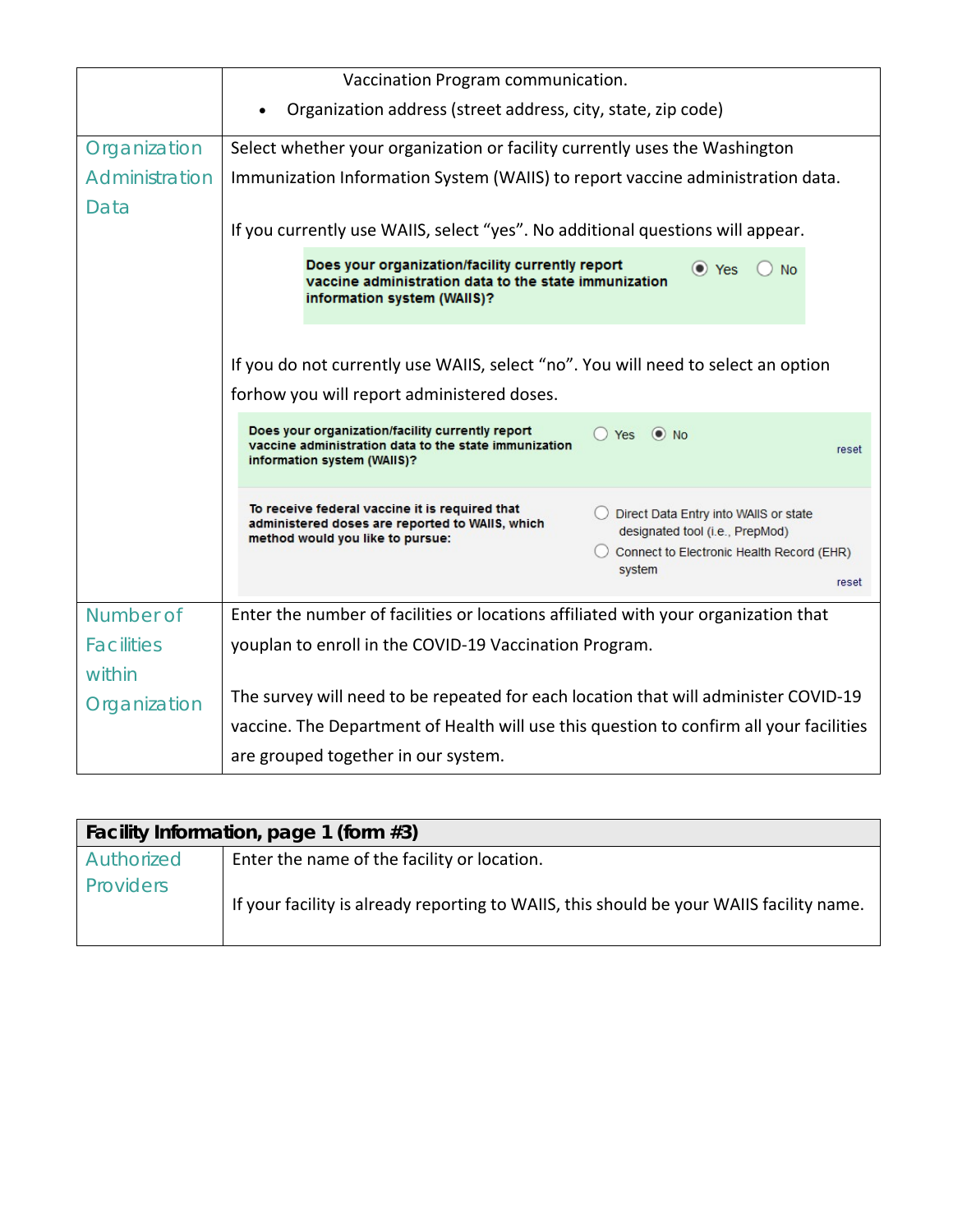| Facility                                                                                          | Select whether this location currently uses WAIIS to report vaccine                                               |                                                                                                                                                          |                                                                                   |
|---------------------------------------------------------------------------------------------------|-------------------------------------------------------------------------------------------------------------------|----------------------------------------------------------------------------------------------------------------------------------------------------------|-----------------------------------------------------------------------------------|
| Administration                                                                                    | administrationdata.                                                                                               |                                                                                                                                                          |                                                                                   |
| Data                                                                                              |                                                                                                                   |                                                                                                                                                          |                                                                                   |
|                                                                                                   | If this location currently uses WAIIS, select "yes". No additional information                                    |                                                                                                                                                          |                                                                                   |
|                                                                                                   | isneeded.                                                                                                         |                                                                                                                                                          |                                                                                   |
|                                                                                                   |                                                                                                                   | Does this location currently report vaccine<br>administration data to the state immunization                                                             | $\bullet$ Yes                                                                     |
|                                                                                                   |                                                                                                                   | information system (IIS)?                                                                                                                                | <b>No</b><br>O<br>Not Applicable                                                  |
|                                                                                                   |                                                                                                                   | * must provide value                                                                                                                                     |                                                                                   |
|                                                                                                   |                                                                                                                   |                                                                                                                                                          | If this location does not currently use WAIIS, select "no". An additional textbox |
|                                                                                                   | will appear. Please explain how your location will report vaccine administration                                  |                                                                                                                                                          |                                                                                   |
|                                                                                                   | data.                                                                                                             |                                                                                                                                                          |                                                                                   |
|                                                                                                   |                                                                                                                   |                                                                                                                                                          |                                                                                   |
|                                                                                                   | If this question is not applicable to this location, select "not applicable". An                                  |                                                                                                                                                          |                                                                                   |
|                                                                                                   | additional textbox will appear. Please explain how vaccine reporting does not apply                               |                                                                                                                                                          |                                                                                   |
|                                                                                                   | to this location.                                                                                                 |                                                                                                                                                          |                                                                                   |
|                                                                                                   | Does this location currently report vaccine<br><b>Yes</b><br>administration data to the state immunization        |                                                                                                                                                          |                                                                                   |
|                                                                                                   |                                                                                                                   | information system (IIS)?                                                                                                                                | $\odot$ No<br>Not Applicable                                                      |
|                                                                                                   | * must provide value                                                                                              |                                                                                                                                                          | reset                                                                             |
|                                                                                                   |                                                                                                                   | If "No," please explain planned method for reporting<br>vaccine administration data to the jurisdiction's IIS or<br>other designated system as required; |                                                                                   |
|                                                                                                   | * must provide value                                                                                              | If "Not Applicable," please explain                                                                                                                      | Expand                                                                            |
| Redistribution                                                                                    | Select whether another location within your organization will order COVID-19                                      |                                                                                                                                                          |                                                                                   |
| Intention                                                                                         | vaccine for this location.                                                                                        |                                                                                                                                                          |                                                                                   |
|                                                                                                   | If another location will order COVID-19 vaccine, select "yes". An additional textbox                              |                                                                                                                                                          |                                                                                   |
|                                                                                                   |                                                                                                                   |                                                                                                                                                          |                                                                                   |
| will appear. Please provide the name of the organization that will be responsible<br>forordering. |                                                                                                                   |                                                                                                                                                          |                                                                                   |
|                                                                                                   |                                                                                                                   | Will another location associated with the organization<br>order COVID-19 vaccine for this site?                                                          | $\bullet$ Yes<br><b>No</b><br>reset                                               |
|                                                                                                   | * must provide value                                                                                              | <b>Provide Organization Name:</b>                                                                                                                        |                                                                                   |
|                                                                                                   | If this location will order COVID-19 vaccine for itself, then select "no". No<br>additionalinformation is needed. |                                                                                                                                                          |                                                                                   |
|                                                                                                   |                                                                                                                   |                                                                                                                                                          |                                                                                   |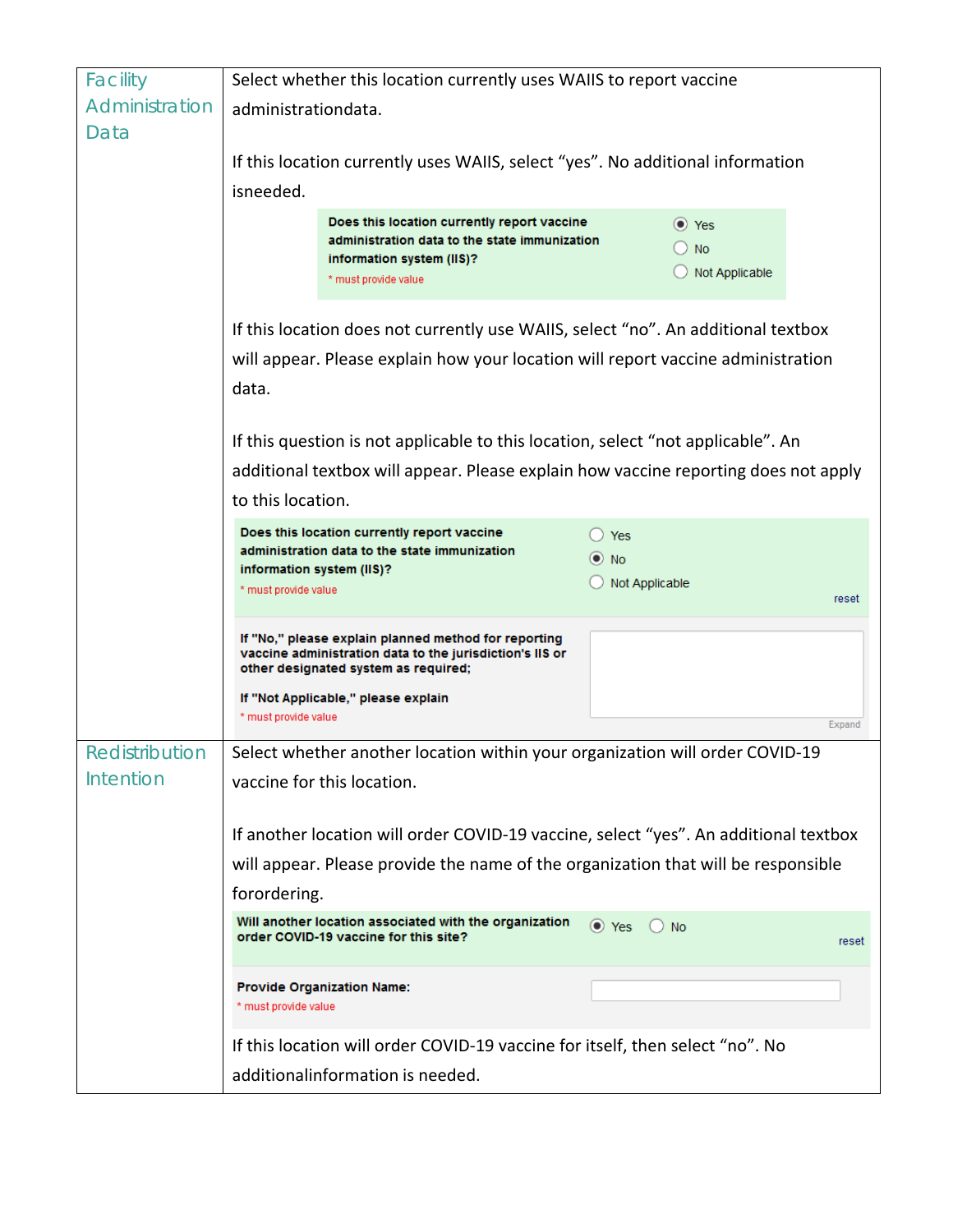| Facility Information - Contact Information, page 2 (form #3) |                                                                                                    |  |
|--------------------------------------------------------------|----------------------------------------------------------------------------------------------------|--|
| Provider                                                     | Enter the name and contact information of a primary COVID-19 vaccine                               |  |
| Practice                                                     | coordinator. Contact information should include, at minimum: first and last name,                  |  |
| Profile                                                      | phone number, and email address.                                                                   |  |
|                                                              | If available, enter the name and contact information for a back-up COVID-19<br>vaccinecoordinator. |  |
|                                                              | A vaccine coordinator should have background knowledge of the program                              |  |
|                                                              | requirements, a clear understanding of storage and handling responsibilities, and                  |  |
|                                                              | beable to pass any program required training. For more information on the                          |  |
|                                                              | training requirements for a COVID Vaccine Provider, see CDC's Training and                         |  |
|                                                              | <b>Education</b> page.                                                                             |  |

| Facility Information - Shipping Information, page 3 (form #3) |                                                                                |  |
|---------------------------------------------------------------|--------------------------------------------------------------------------------|--|
| Vaccine                                                       | Enter the location's address and phone number for receiving vaccine shipments. |  |
| Shipping                                                      |                                                                                |  |
| <b>Address</b>                                                |                                                                                |  |

| Facility Information - Administration Location Information, page 4 (form #3) |                                                                                                                                                                                                                                 |  |  |
|------------------------------------------------------------------------------|---------------------------------------------------------------------------------------------------------------------------------------------------------------------------------------------------------------------------------|--|--|
| Vaccine                                                                      | Select whether the location's shipping address (entered on the previous page) is                                                                                                                                                |  |  |
| Administration                                                               | thesame as the address where COVID-19 vaccines will be administered.                                                                                                                                                            |  |  |
| Location                                                                     |                                                                                                                                                                                                                                 |  |  |
|                                                                              | If the addresses for receiving and administering vaccine are the same, select "yes".                                                                                                                                            |  |  |
|                                                                              | Noadditional information is needed.                                                                                                                                                                                             |  |  |
|                                                                              | Is the vaccine shipment receipt address (below) the<br>$\bullet$ Yes<br><b>No</b><br>same address where COVID-19 vaccines will be<br>administered?                                                                              |  |  |
|                                                                              | <b>123 ABC St</b><br><b>Ellensburg</b><br><b>Kittitas</b><br>99999, Washington<br>* must provide value                                                                                                                          |  |  |
|                                                                              | If the address for administering vaccine is different than the receiving address, select<br>"no". Additional contact information questions will appear. Please enter the<br>addressand phone number of the administration site. |  |  |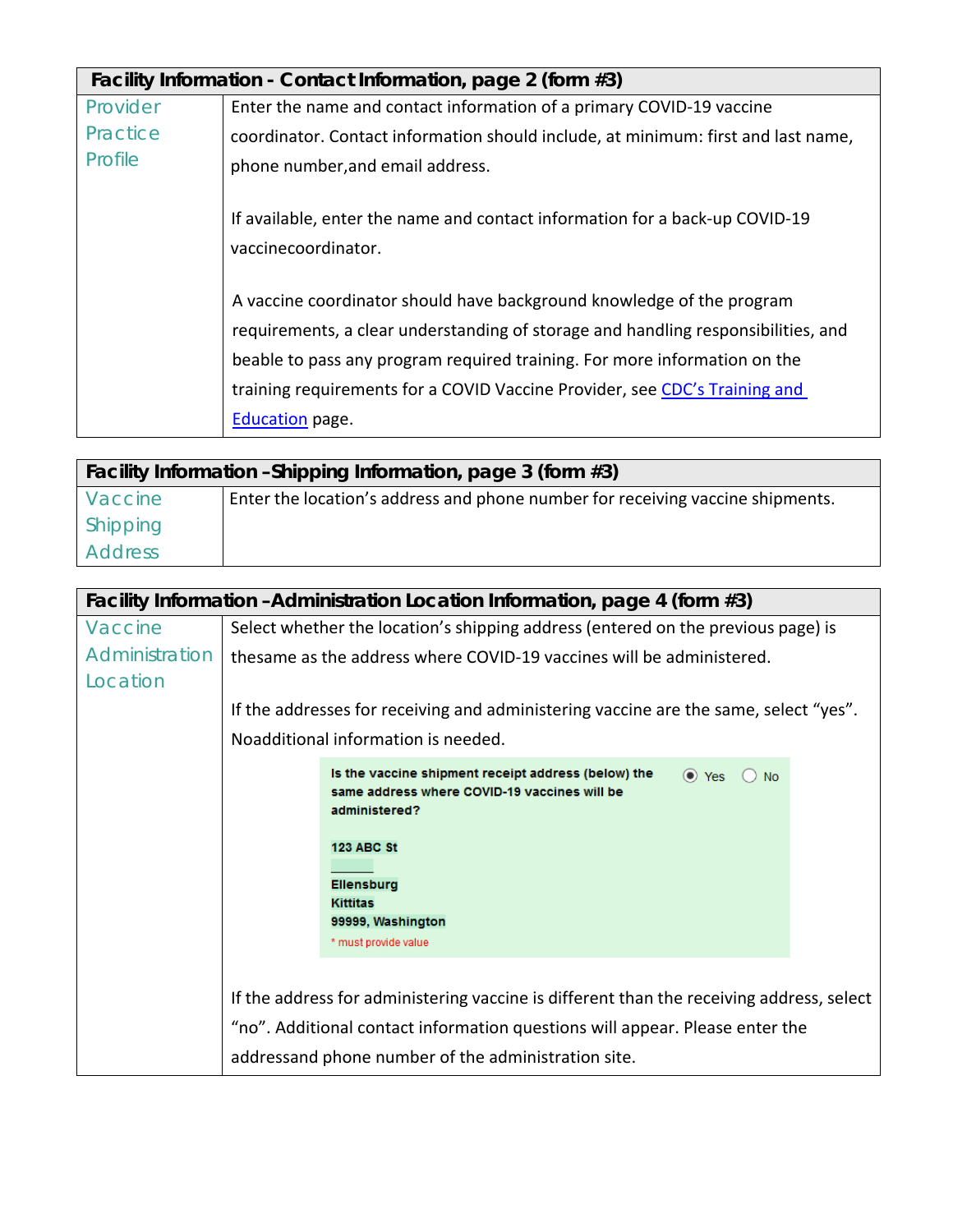| Is the vaccine shipment receipt address (below) the<br>same address where COVID-19 vaccines will be<br>administered?<br><b>123 ABC St</b><br><b>Ellensburg</b><br><b>Kittitas</b><br>99999, Washington<br>* must provide value<br>Please enter address of location where the COVID-19 vaccine will be administered | ○ Yes ● No   |
|--------------------------------------------------------------------------------------------------------------------------------------------------------------------------------------------------------------------------------------------------------------------------------------------------------------------|--------------|
| <b>Address Street:</b>                                                                                                                                                                                                                                                                                             |              |
| <b>Address Street 2:</b>                                                                                                                                                                                                                                                                                           |              |
| <b>Address City:</b>                                                                                                                                                                                                                                                                                               |              |
| <b>Address State:</b>                                                                                                                                                                                                                                                                                              | $\checkmark$ |
| <b>Address Zip Code:</b>                                                                                                                                                                                                                                                                                           |              |
| <b>Administration Address Phone:</b>                                                                                                                                                                                                                                                                               |              |
| <b>Administration Address Fax</b>                                                                                                                                                                                                                                                                                  |              |

| Facility Information - Shipping Hours, page 5 (form #3) |                                                                                 |                                                                                 |                                              |  |
|---------------------------------------------------------|---------------------------------------------------------------------------------|---------------------------------------------------------------------------------|----------------------------------------------|--|
| Shipping                                                |                                                                                 | Enter the hours that vaccine coordinators are available for receipt of COVID-19 |                                              |  |
| <b>Hours</b>                                            |                                                                                 | vaccineshipments.                                                               |                                              |  |
|                                                         | Each day has four fields: morning start time, morning end time, afternoon start |                                                                                 |                                              |  |
|                                                         |                                                                                 | time, afternoon end time. For example:                                          |                                              |  |
|                                                         |                                                                                 | Monday:                                                                         | $\boldsymbol{\Theta}$<br>Now H:M<br>08:00    |  |
|                                                         |                                                                                 | <b>AM Start</b>                                                                 |                                              |  |
|                                                         | Monday:                                                                         | $\boldsymbol{\Theta}$<br>11:30<br>Now  <br>H:M                                  |                                              |  |
|                                                         |                                                                                 | <b>AM End</b>                                                                   |                                              |  |
|                                                         |                                                                                 | Monday:                                                                         | 12:30<br>O<br>Now  <br>H:M                   |  |
|                                                         |                                                                                 | <b>PM Start</b>                                                                 |                                              |  |
|                                                         |                                                                                 | Monday:                                                                         | $\boldsymbol{\Theta}$<br>Now<br>17:00<br>H:M |  |
|                                                         |                                                                                 | <b>PM End</b>                                                                   |                                              |  |
|                                                         |                                                                                 |                                                                                 |                                              |  |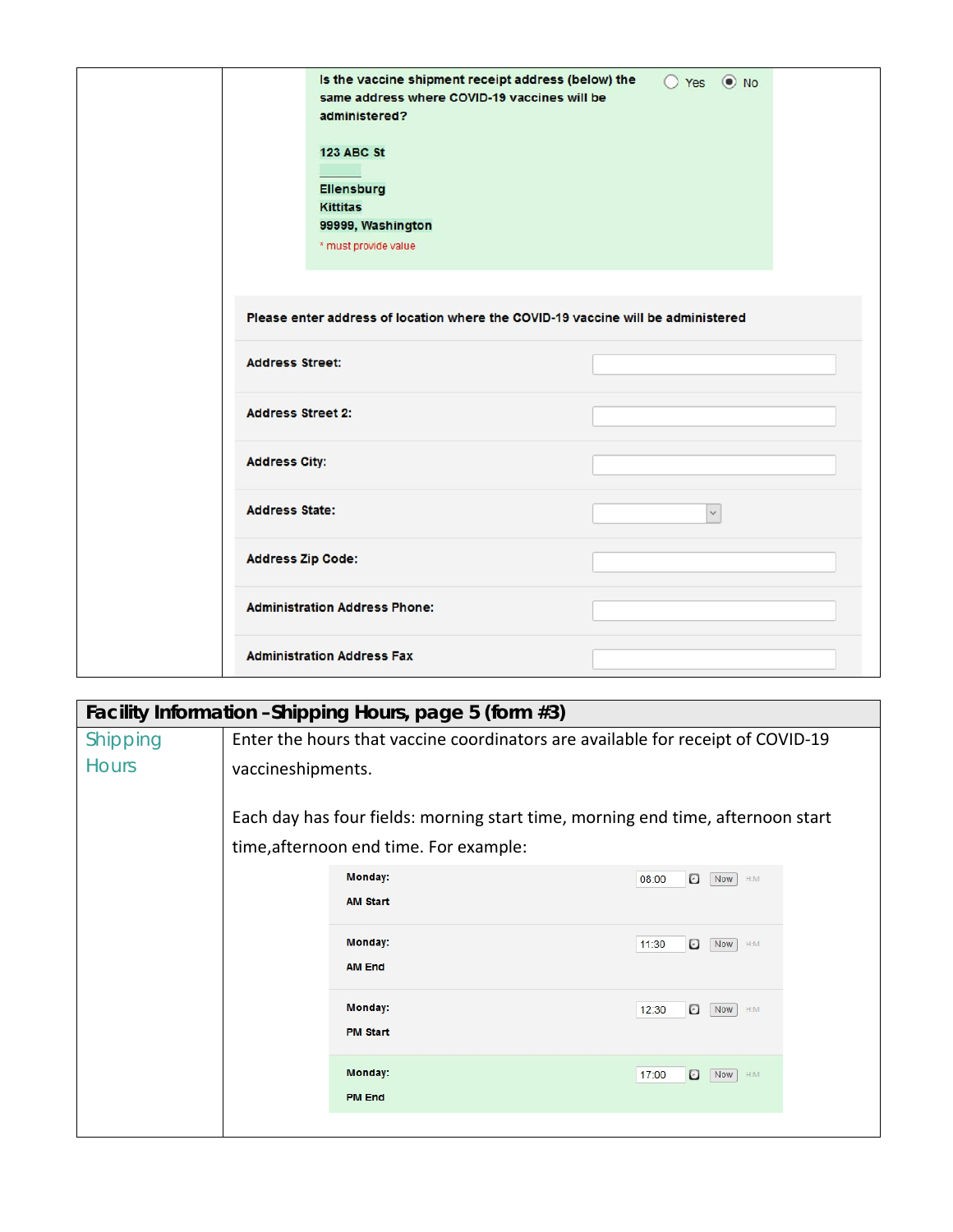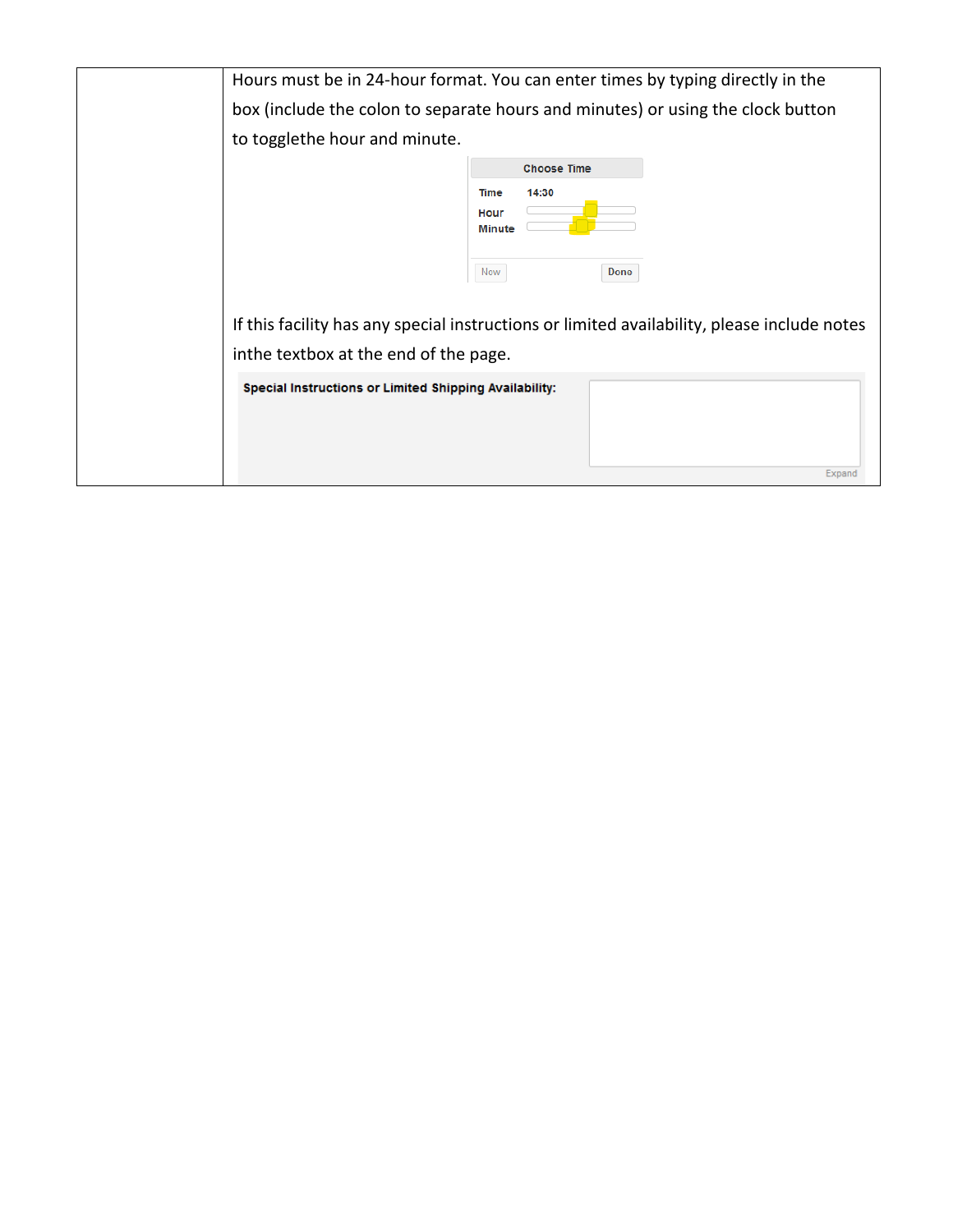| Facility Information – Clinic and Population Information, page 6 (form $#3$ ) |                                                                                                                                       |  |  |  |
|-------------------------------------------------------------------------------|---------------------------------------------------------------------------------------------------------------------------------------|--|--|--|
| <b>Provider Type</b>                                                          | Select the provider type that best describes this location.                                                                           |  |  |  |
|                                                                               | If none of these fit your location, select "other". An additional textbox will appear.                                                |  |  |  |
|                                                                               | Please provide a brief description of the provider type at this site.                                                                 |  |  |  |
| Administration<br>Setting                                                     | Select the setting(s) that best describe this location.                                                                               |  |  |  |
|                                                                               | If none of these fit your location, select "other". An additional textbox will appear.                                                |  |  |  |
|                                                                               | Please provide a brief description of this site's setting.                                                                            |  |  |  |
| Approximate                                                                   | Enter the number of patients served at this location in each of these demographics:<br>Children 18 years of age and younger           |  |  |  |
| Number of                                                                     |                                                                                                                                       |  |  |  |
| Patients or                                                                   | Adults $19 - 64$ years of age<br>Adults 65 years of age and older                                                                     |  |  |  |
| <b>Clients</b>                                                                |                                                                                                                                       |  |  |  |
| Routinely<br>Served by                                                        | Enter the number of unique patients or clients seen per week, on average, at<br>thislocation.                                         |  |  |  |
| thisLocation                                                                  |                                                                                                                                       |  |  |  |
|                                                                               | Your responses must be a number. If you do not have the number of<br>patients/clients, enter "UNK".                                   |  |  |  |
|                                                                               | Number of Unique Patients/Clients Seen Per Week, on<br><b>UNK</b><br>×<br>Average:<br>If unknown, enter 'UNK'<br>* must provide value |  |  |  |
|                                                                               |                                                                                                                                       |  |  |  |

| Influenza     | Enter the number of influenza vaccine doses administered during your clinic's                                                         |  |  |  |
|---------------|---------------------------------------------------------------------------------------------------------------------------------------|--|--|--|
| Capacity for  | peakweek of the 2019-20 influenza season.                                                                                             |  |  |  |
| this Location |                                                                                                                                       |  |  |  |
|               | Your response must be a number. If you do not know this location's influenza                                                          |  |  |  |
|               | capacity, enter "UNK".                                                                                                                |  |  |  |
|               | Number of Unique Patients/Clients Seen Per Week, on<br><b>UNK</b><br>×<br>Average:<br>If unknown, enter 'UNK'<br>* must provide value |  |  |  |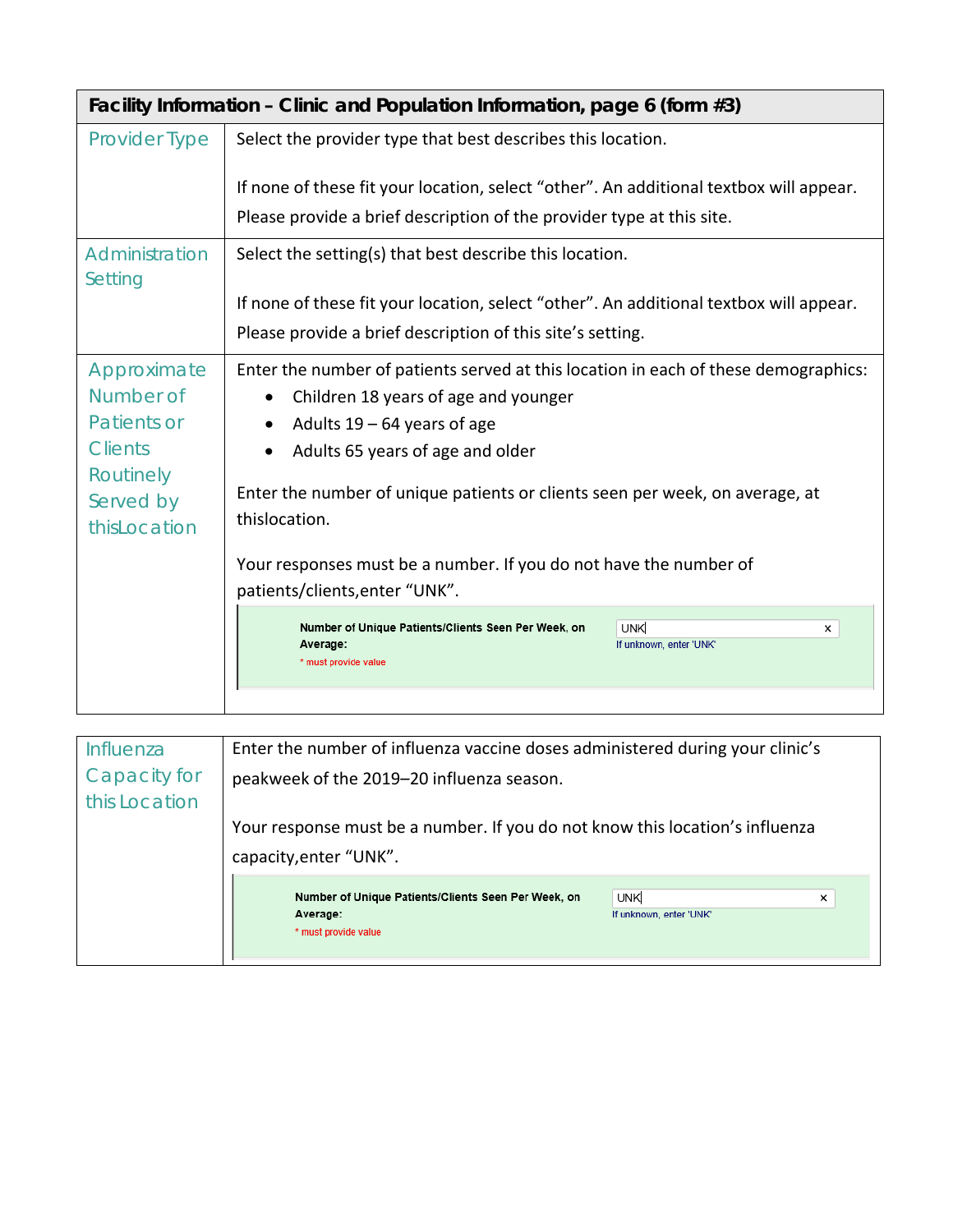

| Facility Storage - Storage Information (form #4)                                    |                                                                                 |  |  |  |
|-------------------------------------------------------------------------------------|---------------------------------------------------------------------------------|--|--|--|
| Storage                                                                             | Select whether this location has capacity to store refrigerated (2°C to 8°C),   |  |  |  |
| Information                                                                         | frozen (-15°C to -45°C), and ultra-frozen vaccines (-60°C to -80°C) during peak |  |  |  |
|                                                                                     | vaccination periods.                                                            |  |  |  |
| If your location has storage capacity for the designated temperature, select "yes". |                                                                                 |  |  |  |
|                                                                                     | Anadditional textbox will appear. Please enter the number of 10-dose multi-dose |  |  |  |
|                                                                                     | vials (MDV) this location can store at this temperature.                        |  |  |  |
|                                                                                     | If your location does not have storage capacity for the designated temperature, |  |  |  |
|                                                                                     | select "no capacity". No additional information is needed.                      |  |  |  |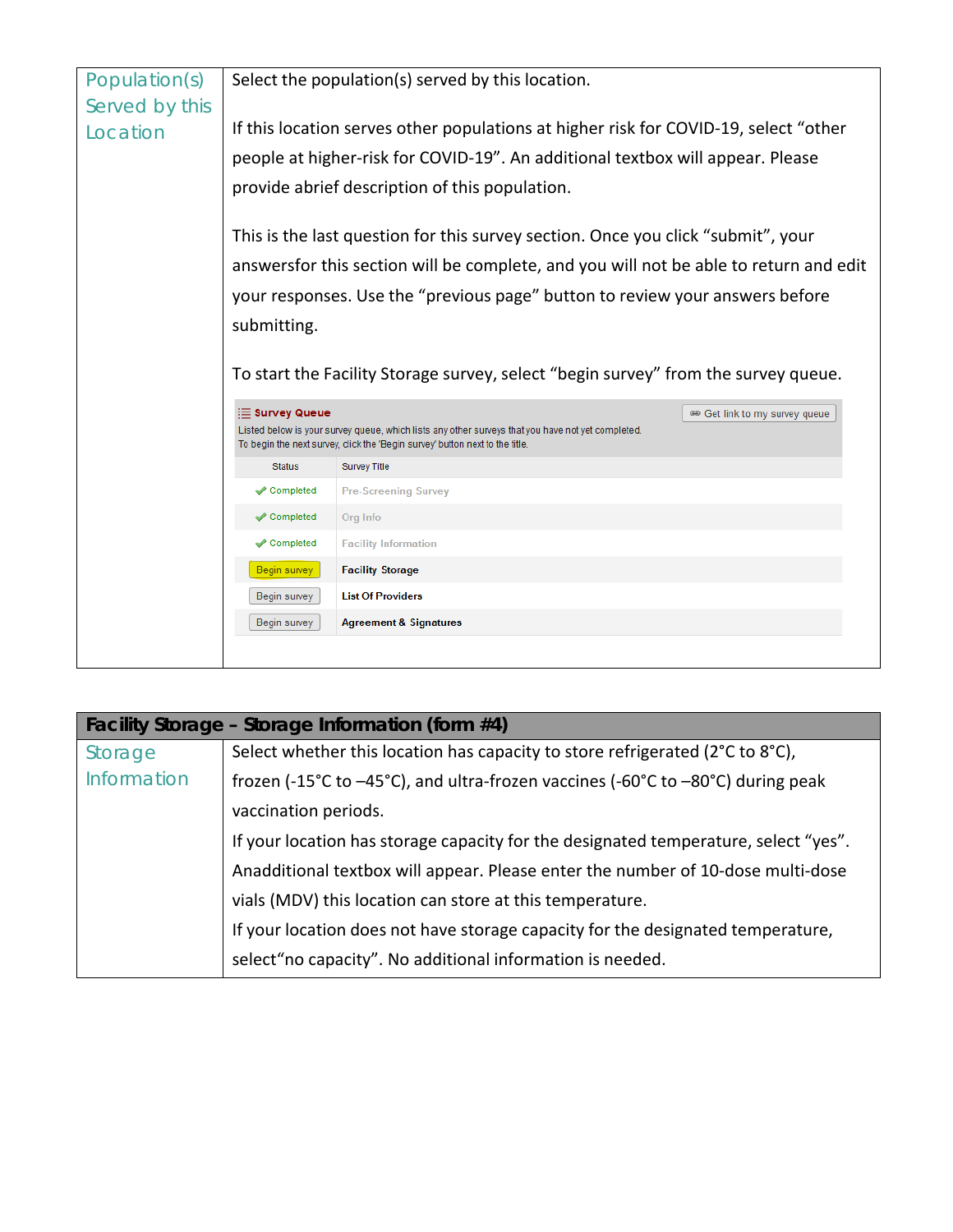| at the Facility<br>your response to this question to repeat the DDL questions for as many DDLs as you | Enter the number of digital data loggers (DDL) at this location. The system uses |  |  |  |  |
|-------------------------------------------------------------------------------------------------------|----------------------------------------------------------------------------------|--|--|--|--|
|                                                                                                       |                                                                                  |  |  |  |  |
| have. You will need to submit information for each of the DDLs.                                       |                                                                                  |  |  |  |  |
| If you do not have a DDL, please reach out to COVID. Vaccine@doh.wa.gov.                              |                                                                                  |  |  |  |  |
| How many digital data loggers do you have on hand at<br>your facility?<br>* must provide value        |                                                                                  |  |  |  |  |
| Enter the number of cold storage units at this location. You should include                           |                                                                                  |  |  |  |  |
| refrigerated, frozen, and ultra-cold storage units in this total. The system uses your                |                                                                                  |  |  |  |  |
| response to this question to repeat the cold storage questions for as many units as                   |                                                                                  |  |  |  |  |
| you have. You will need to submit information for each of the cold storage units.                     |                                                                                  |  |  |  |  |
| For more information on acceptable types of vaccine storage, see CDC's Vaccine                        |                                                                                  |  |  |  |  |
| <b>Storage &amp; Handling Toolkit.</b>                                                                |                                                                                  |  |  |  |  |
|                                                                                                       |                                                                                  |  |  |  |  |
| How many cold storage units are there at this location?<br>* must provide value                       |                                                                                  |  |  |  |  |
|                                                                                                       |                                                                                  |  |  |  |  |
| Indicate if your facility plans on using the Pfizer thermal shipping container to store               |                                                                                  |  |  |  |  |
| vaccine. For more information on storing vaccine using the Pfizer thermal shipping                    |                                                                                  |  |  |  |  |
| container, see Pfizer's Thermal Shipping Container Temporary Storage Dry Ice                          |                                                                                  |  |  |  |  |
| <b>Replenishment Instructions</b>                                                                     |                                                                                  |  |  |  |  |
| Does your location intend on using the Pfizer shipping                                                |                                                                                  |  |  |  |  |
| Yes<br>container to store vaccines?<br><b>No</b>                                                      |                                                                                  |  |  |  |  |
| * must provide value<br>Unsure/Undecided                                                              |                                                                                  |  |  |  |  |
|                                                                                                       | reset                                                                            |  |  |  |  |
| Cold<br>For each cold storage unit at this location, please enter storage unit information,           |                                                                                  |  |  |  |  |
| Storage<br>including:                                                                                 |                                                                                  |  |  |  |  |
| Storage unit type (refrigerator, freezer or ultra-cold freezer)                                       |                                                                                  |  |  |  |  |
| Type of unit (standalone, pharmaceutical/medical, or commercial/industrial)                           |                                                                                  |  |  |  |  |
| Unit manufacturer name                                                                                |                                                                                  |  |  |  |  |
| Unit model number                                                                                     |                                                                                  |  |  |  |  |
| In-use date (when a unit can store publicly supplies vaccines)                                        |                                                                                  |  |  |  |  |
|                                                                                                       |                                                                                  |  |  |  |  |
|                                                                                                       |                                                                                  |  |  |  |  |
| Purchase date                                                                                         |                                                                                  |  |  |  |  |
| If the storage unit is a freezer, two additional questions will appear below the                      |                                                                                  |  |  |  |  |
| thermometer question set. Select whether the freezer can maintain a                                   |                                                                                  |  |  |  |  |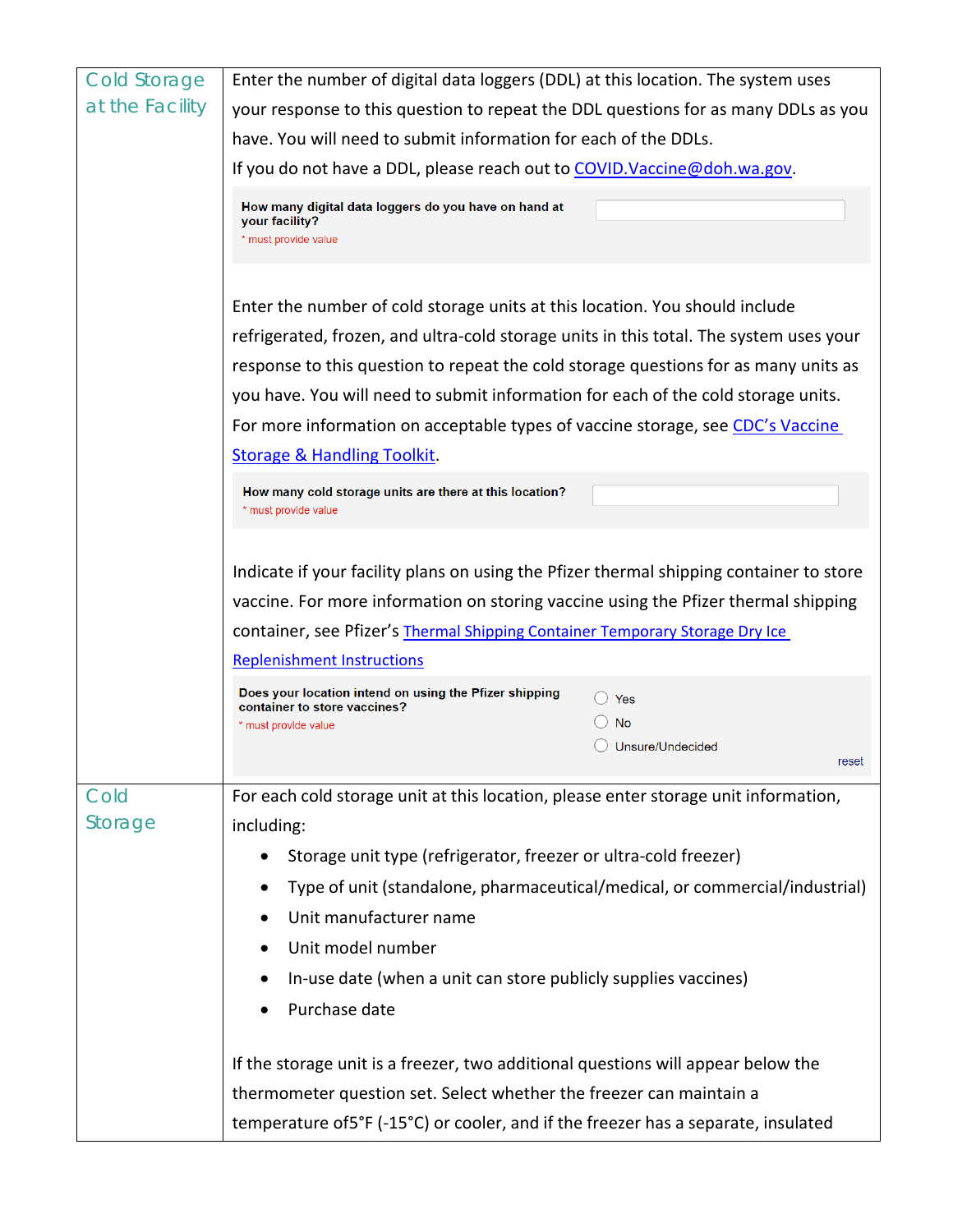| door.                                                                                                                                                           |                                                                                                    |                           |               |  |
|-----------------------------------------------------------------------------------------------------------------------------------------------------------------|----------------------------------------------------------------------------------------------------|---------------------------|---------------|--|
|                                                                                                                                                                 | Can the freezer maintain an average temperature of<br>5F (-15C) or cooler?                         | ) Yes                     |               |  |
|                                                                                                                                                                 | * must provide value                                                                               | No                        |               |  |
|                                                                                                                                                                 | Does the freezer have a separate, insulated door?<br>* must provide value                          | $\rightarrow$ Yes<br>∪ No |               |  |
| information, including:                                                                                                                                         | For each cold storage unit at this location, please enter the unit's thermometer                   |                           |               |  |
|                                                                                                                                                                 | Type of thermometer (digital data logger or temperature monitoring system)                         |                           |               |  |
| ٠                                                                                                                                                               | Thermometer brand/model                                                                            |                           |               |  |
|                                                                                                                                                                 | Temperature scale (Celsius or Fahrenheit)                                                          |                           |               |  |
|                                                                                                                                                                 | Date of last calibration                                                                           |                           |               |  |
|                                                                                                                                                                 | Calibration expiration date                                                                        |                           |               |  |
|                                                                                                                                                                 | Please upload a picture or other proof of the brand/model of the storage unit(s)                   |                           |               |  |
|                                                                                                                                                                 |                                                                                                    |                           |               |  |
| forverification. This can either be a photo of the outside of the unit or the tag that<br>includes the brand/model number. Select the green "upload file" link. |                                                                                                    |                           |               |  |
| Please upload a picture or other proof of the                                                                                                                   |                                                                                                    |                           |               |  |
|                                                                                                                                                                 | brand/model of the storage unit for verification.                                                  |                           | t Upload file |  |
|                                                                                                                                                                 |                                                                                                    |                           |               |  |
|                                                                                                                                                                 | You will also need to upload a picture of the inside of the unit so that we can access             |                           |               |  |
|                                                                                                                                                                 | the capacity to store additional vaccine.                                                          |                           |               |  |
|                                                                                                                                                                 | An "upload file" window will appear. Click "browse" to select and upload a file.                   |                           |               |  |
|                                                                                                                                                                 | <b>Upload file</b>                                                                                 | ×                         |               |  |
|                                                                                                                                                                 | Please upload a picture or other proof of the brand/model of the<br>storage unit for verification. |                           |               |  |
|                                                                                                                                                                 | Select a file then click the 'Upload File' button                                                  |                           |               |  |
|                                                                                                                                                                 | Browse   No file selected.                                                                         |                           |               |  |
|                                                                                                                                                                 | t Upload file<br>(Max file size: 32 MB)                                                            |                           |               |  |
|                                                                                                                                                                 |                                                                                                    |                           |               |  |
|                                                                                                                                                                 | The file name should appear next to the "browse" button. Then select "upload file"                 |                           |               |  |
| to finish.                                                                                                                                                      |                                                                                                    |                           |               |  |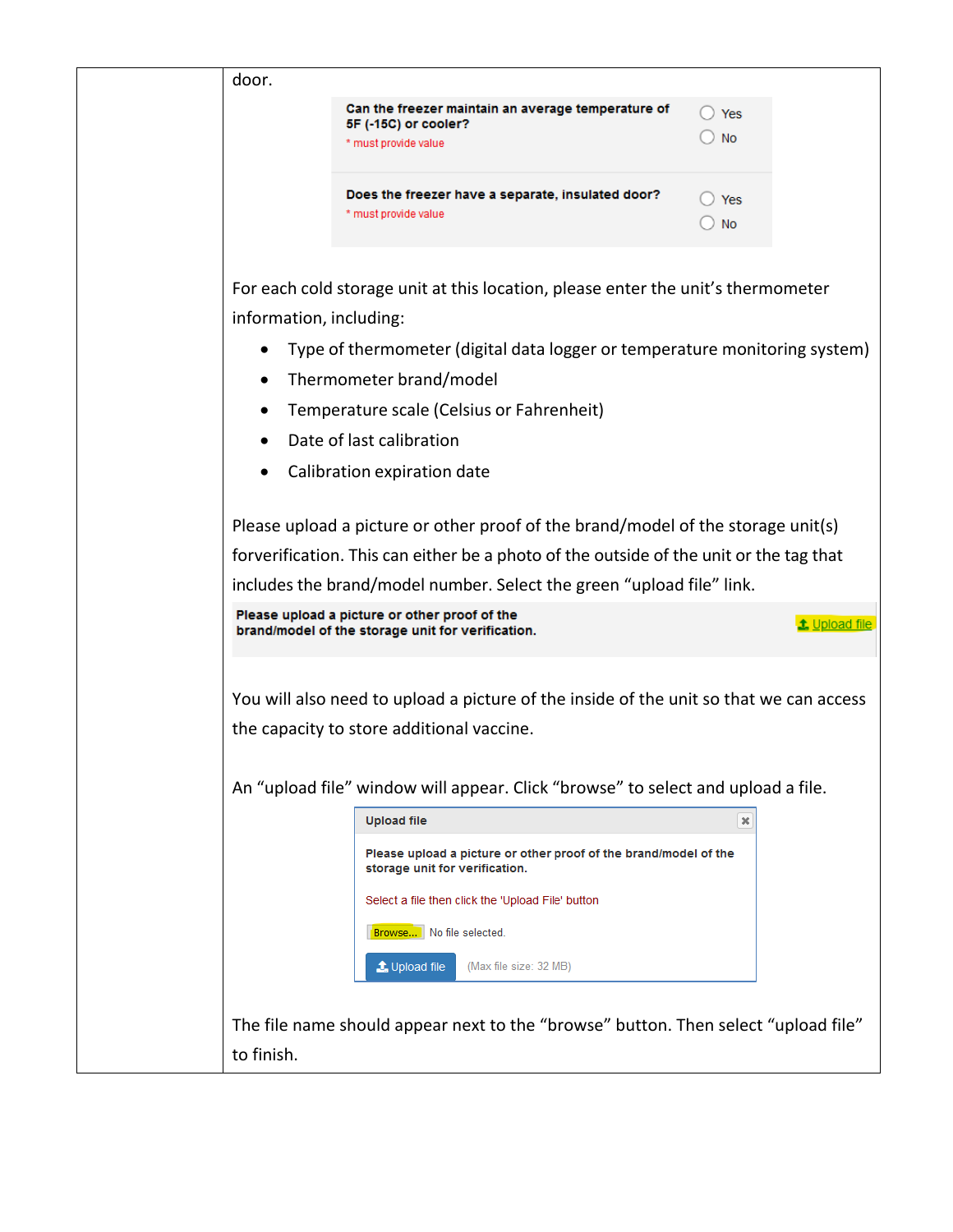|                     |                                                                                                                                                                                                                                            | <b>Upload file</b>                                                                                 | ×                      |
|---------------------|--------------------------------------------------------------------------------------------------------------------------------------------------------------------------------------------------------------------------------------------|----------------------------------------------------------------------------------------------------|------------------------|
|                     |                                                                                                                                                                                                                                            | Please upload a picture or other proof of the brand/model of the<br>storage unit for verification. |                        |
|                     |                                                                                                                                                                                                                                            | Select a file then click the 'Upload File' button                                                  |                        |
|                     |                                                                                                                                                                                                                                            | Browse CDC VaccineLifeCycle.png                                                                    |                        |
|                     |                                                                                                                                                                                                                                            | t Upload file<br>(Max file size: 32 MB)                                                            |                        |
|                     |                                                                                                                                                                                                                                            | These fields will repeat for the number of cold storage units you indicated.                       |                        |
|                     |                                                                                                                                                                                                                                            | Cold Storage 2                                                                                     |                        |
|                     |                                                                                                                                                                                                                                            |                                                                                                    |                        |
|                     |                                                                                                                                                                                                                                            | <b>Type of Storage Unit</b><br>Refrigerator<br>Freezer                                             |                        |
| <b>Digital Data</b> | For each DDL, upload:                                                                                                                                                                                                                      |                                                                                                    |                        |
| Loggers             | Certificate(s) of calibration                                                                                                                                                                                                              |                                                                                                    |                        |
|                     | Last three to five days of temperature data from your digital data logger for<br>$\bullet$<br>vaccine cold chain verification<br>To upload a file, use the green "upload file" link. The instructions are the same as<br>theprevious step. |                                                                                                    |                        |
|                     |                                                                                                                                                                                                                                            |                                                                                                    |                        |
|                     |                                                                                                                                                                                                                                            |                                                                                                    |                        |
|                     |                                                                                                                                                                                                                                            |                                                                                                    |                        |
|                     |                                                                                                                                                                                                                                            | Please upload the Certificate(s) of Calibration for your                                           | <b>t</b> , Upload file |
|                     | DDL(s).<br>* must provide value                                                                                                                                                                                                            |                                                                                                    |                        |
|                     | last 3-5 days.<br>* must provide value                                                                                                                                                                                                     | Please upload real time temperature data from the                                                  | <b>t.</b> Upload file  |
| Storage             |                                                                                                                                                                                                                                            | The section below will appear if there is a discrepancy between the                                |                        |
| <b>Discrepancy</b>  |                                                                                                                                                                                                                                            | number or type of units that you indicated at the beginning of this screen.                        |                        |
|                     |                                                                                                                                                                                                                                            | For example, if you indicate that you have the capacity to store frozen                            |                        |
|                     |                                                                                                                                                                                                                                            | vaccine in the Storage Information section, but then do not add a freezer                          |                        |
|                     |                                                                                                                                                                                                                                            | under Cold Storage, then you will receive this message. Note: The                                  |                        |
|                     |                                                                                                                                                                                                                                            | message will change slightly depending on the discrepancy.                                         |                        |
|                     |                                                                                                                                                                                                                                            |                                                                                                    |                        |
|                     |                                                                                                                                                                                                                                            |                                                                                                    |                        |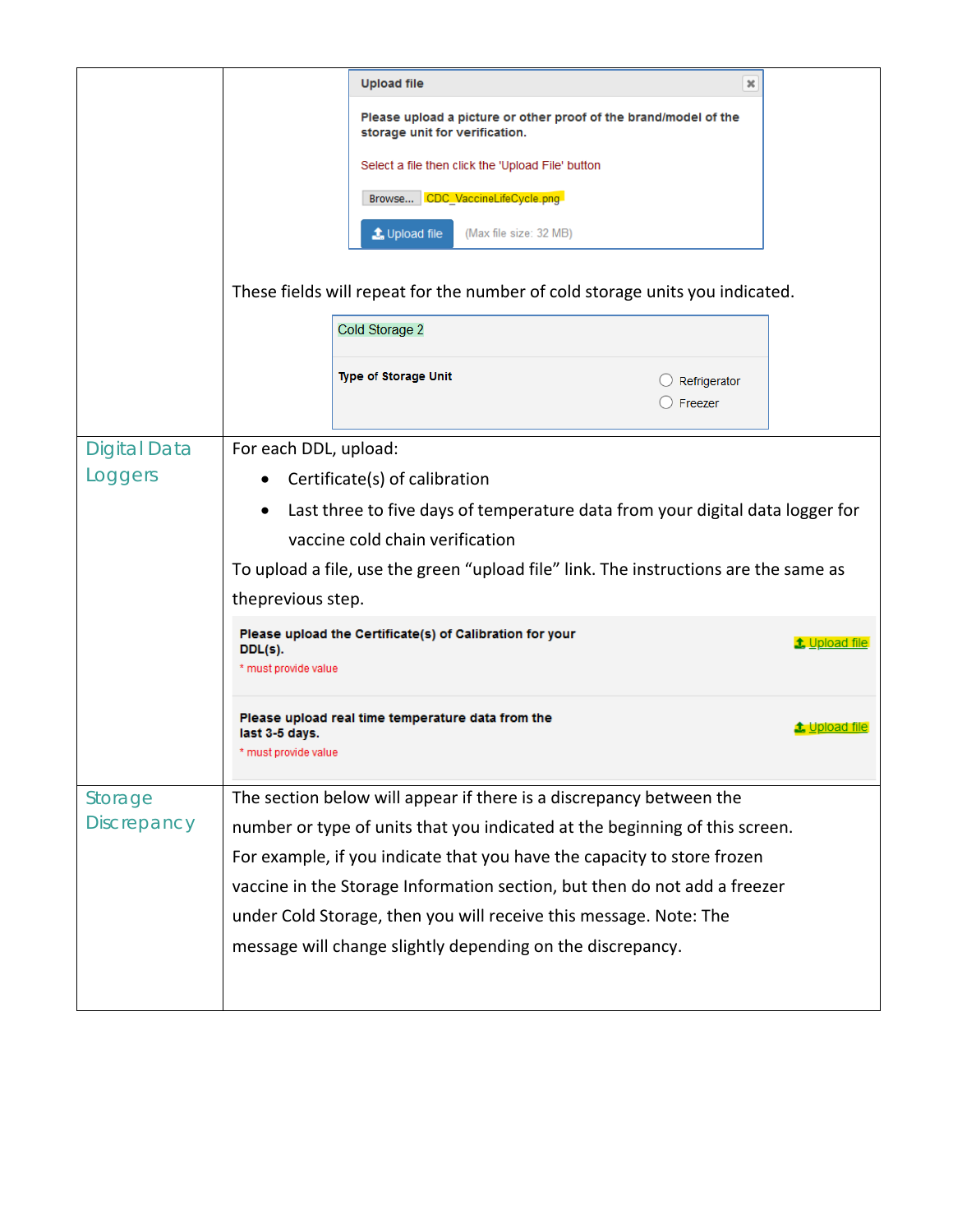|                    | There is a discrepancy in what was selected for storage<br>capacity and the type of cold storage units.<br>Your location reported that there was capacity to store<br>refrigerated vaccines, but 'Refrigerator' was not selected<br>as a cold storage type for any of the cold storage units.<br>Please update your cold storage information to fix this<br>discrepancy, or select a reason below for the<br>discrepancy.<br>* must provide value                                                                                                                                                                                                            |
|--------------------|--------------------------------------------------------------------------------------------------------------------------------------------------------------------------------------------------------------------------------------------------------------------------------------------------------------------------------------------------------------------------------------------------------------------------------------------------------------------------------------------------------------------------------------------------------------------------------------------------------------------------------------------------------------|
|                    | From the dropdown, identify the reason for the discrepancy.<br>There are more than 5 cold storage units at this location, and not enough<br>space to enter them all<br>We are waiting for a new cold storage to arrive<br>Other (please explain below)                                                                                                                                                                                                                                                                                                                                                                                                       |
| <b>Attestation</b> | The medical director, pharmacy director, or location's vaccine coordinator must<br>signand attest that the storage units will maintain the appropriate temperature<br>range asindicated in this survey. Please review the information provided on this<br>page for accuracy before signing.<br>To sign, click the green "add signature" link.<br>Medical/Pharmacy Director or Location's Vaccine Coordinator for Storage Unit Attestation<br>I attest that each unit listed will maintain the<br>$\sim$ Add signature<br>appropriate temperature range indicated above:<br>(Medical/Pharmacy Director or Location's Vaccine<br><b>Coordinator Signature)</b> |
|                    | Date:<br>Today<br>Y-M-D<br>31<br>An "add signature" window will appear. Use your mouse to sign and then select<br>"savesignature".                                                                                                                                                                                                                                                                                                                                                                                                                                                                                                                           |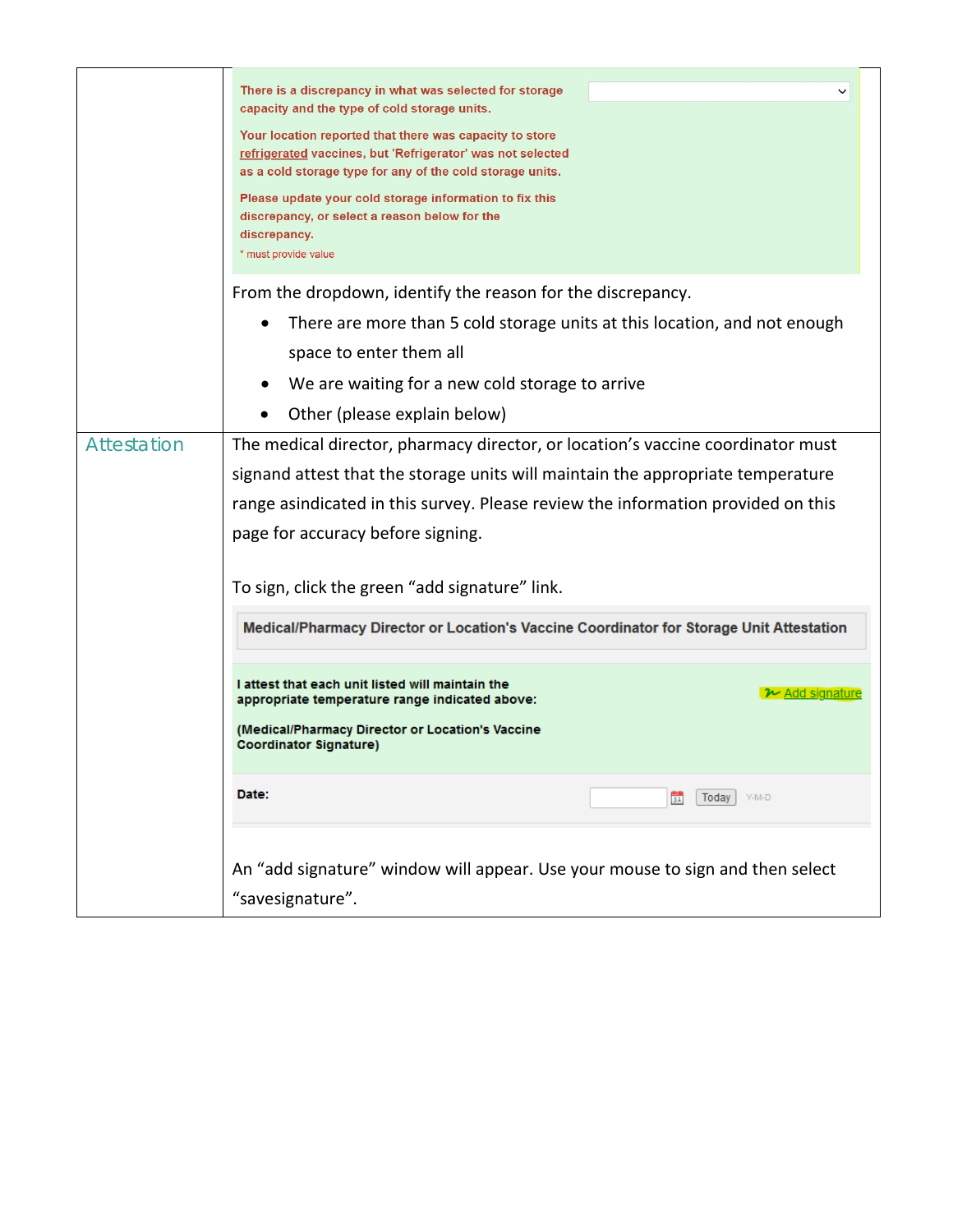|                               | <b>Add signature</b>                                                                                                                                                                                                                                                                                                                  | ×                                                                                 |
|-------------------------------|---------------------------------------------------------------------------------------------------------------------------------------------------------------------------------------------------------------------------------------------------------------------------------------------------------------------------------------|-----------------------------------------------------------------------------------|
|                               | I attest that each unit listed will maintain the appropriate<br>temperature range indicated above: (Medical/Pharmacy Director<br>or Location's Vaccine Coordinator Signature)<br><b>SIGN HERE</b>                                                                                                                                     |                                                                                   |
|                               | Save signature<br><u>reset</u>                                                                                                                                                                                                                                                                                                        |                                                                                   |
|                               | Your signature will appear next to the attestation statement. Select the "today"                                                                                                                                                                                                                                                      |                                                                                   |
| buttonor type in the date.    |                                                                                                                                                                                                                                                                                                                                       |                                                                                   |
|                               | I attest that each unit listed will maintain the<br>appropriate temperature range indicated above:                                                                                                                                                                                                                                    |                                                                                   |
| <b>Coordinator Signature)</b> | (Medical/Pharmacy Director or Location's Vaccine                                                                                                                                                                                                                                                                                      | signature_2020-10-27_1406.png (0.01 MB)<br><b>自 Remove file</b>                   |
| Date:                         |                                                                                                                                                                                                                                                                                                                                       | 51<br>Today<br>Y-M-D                                                              |
|                               | This is the last question for this survey section. Once you click "submit", your<br>answersfor this section will be complete, and you will not be able to return and<br>"save and return later" to save your progress and leave the survey. A link will be<br>emailed to youso you can return to where you left off.<br><b>Submit</b> | edit your responses. Please review your answers before submitting. You can select |
|                               | Save & Return Later<br>To start the List of Providers survey, select "begin survey" from the survey queue.                                                                                                                                                                                                                            |                                                                                   |
| i⊟ Survey Queue               |                                                                                                                                                                                                                                                                                                                                       | <sup>680</sup> Get link to my survey queue                                        |
|                               | Listed below is your survey queue, which lists any other surveys that you have not yet completed.<br>To begin the next survey, click the 'Begin survey' button next to the title.                                                                                                                                                     |                                                                                   |
| <b>Status</b><br>Completed    | <b>Survey Title</b><br><b>Pre-Screening Survey</b>                                                                                                                                                                                                                                                                                    |                                                                                   |
| Completed                     | Org Info                                                                                                                                                                                                                                                                                                                              |                                                                                   |
| Completed                     | <b>Facility Information</b>                                                                                                                                                                                                                                                                                                           |                                                                                   |
| Completed                     | <b>Facility Storage</b>                                                                                                                                                                                                                                                                                                               |                                                                                   |
| Begin survey                  | <b>List Of Providers</b>                                                                                                                                                                                                                                                                                                              |                                                                                   |
| Begin survey                  | <b>Agreement &amp; Signatures</b>                                                                                                                                                                                                                                                                                                     |                                                                                   |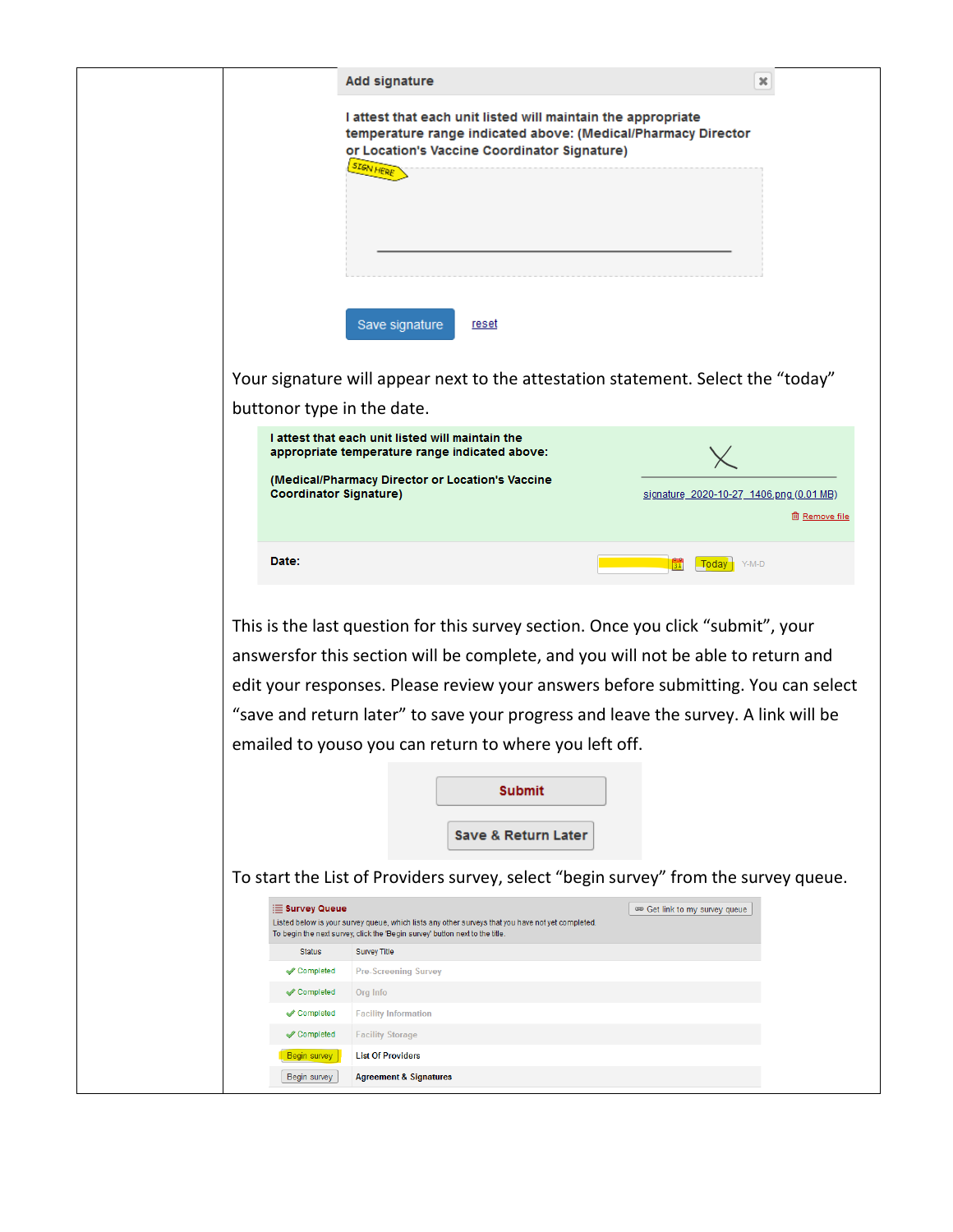| List of Providers (form #5) |                                                                                                                                                          |            |  |  |  |
|-----------------------------|----------------------------------------------------------------------------------------------------------------------------------------------------------|------------|--|--|--|
| <b>Providers</b>            | Enter the name, title, and medical license number for all licensed health care                                                                           |            |  |  |  |
| Practicing at               | providerspracticing at this location who have prescribing authority.                                                                                     |            |  |  |  |
| this Location               |                                                                                                                                                          |            |  |  |  |
|                             | If you have 11 or more providers, additional fields will appear after you enter                                                                          |            |  |  |  |
|                             | provider#10.                                                                                                                                             |            |  |  |  |
|                             | Provider 10                                                                                                                                              |            |  |  |  |
|                             | <b>Provider Name:</b><br>Doctor Strange                                                                                                                  |            |  |  |  |
|                             | Title Code (MD, NP, PA, etc):                                                                                                                            | MD         |  |  |  |
|                             | <b>Medical License No:</b>                                                                                                                               | 9999999999 |  |  |  |
|                             | <b>Provider 11</b>                                                                                                                                       |            |  |  |  |
|                             | <b>Provider Name:</b>                                                                                                                                    |            |  |  |  |
|                             | Title Code (MD, NP, PA, etc):                                                                                                                            |            |  |  |  |
|                             | <b>Medical License No:</b>                                                                                                                               |            |  |  |  |
|                             | If you have more than 25 providers, please email the name, title, and medical<br>licensenumber for the remaining providers to COVID. Vaccine@doh.wa.gov. |            |  |  |  |
|                             | Once you click "submit", your answers for this section will be complete. Please                                                                          |            |  |  |  |
|                             | review your responses before submitting. You can select "save and return later" to                                                                       |            |  |  |  |
|                             | save your progress and leave the survey. A link will be emailed to you so you can                                                                        |            |  |  |  |
|                             | return to whereyou left off.                                                                                                                             |            |  |  |  |
|                             | <b>Submit</b><br><b>Save &amp; Return Later</b>                                                                                                          |            |  |  |  |
|                             | To start the List of Providers survey, select "begin survey" from the survey queue.                                                                      |            |  |  |  |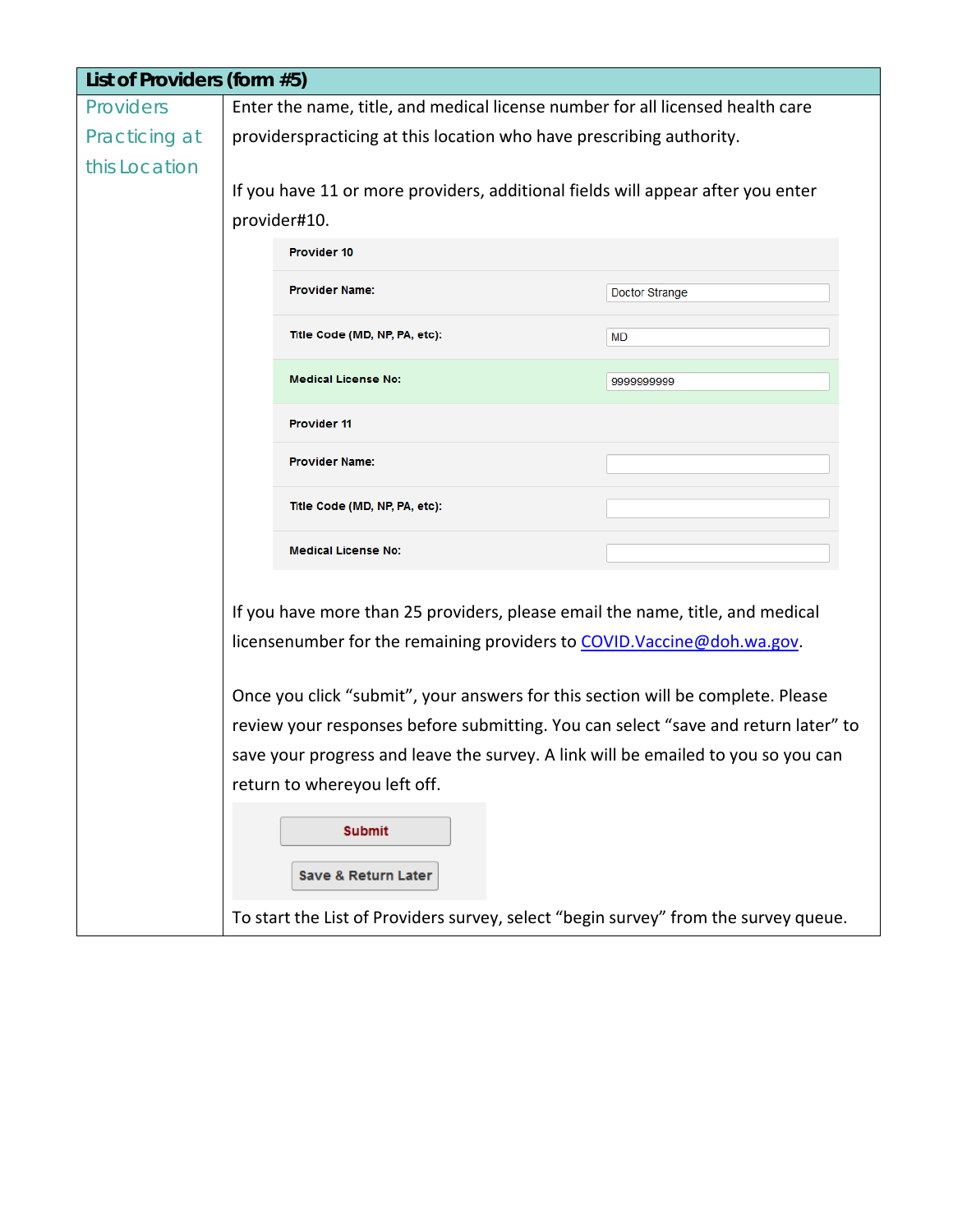|                                      | $\equiv$ Survey Queue<br>Listed below is your survey queue, which lists any other surveys that you have not yet completed.<br>To begin the next survey, click the 'Begin survey' button next to the title. |               |
|--------------------------------------|------------------------------------------------------------------------------------------------------------------------------------------------------------------------------------------------------------|---------------|
| <b>Status</b><br><b>Survey Title</b> |                                                                                                                                                                                                            |               |
| Completed                            | <b>Pre-Screening Survey</b>                                                                                                                                                                                |               |
| Completed                            | Org Info                                                                                                                                                                                                   |               |
| Completed                            | <b>Facility Information</b>                                                                                                                                                                                |               |
| Completed                            | <b>Facility Storage</b>                                                                                                                                                                                    |               |
| Completed                            | <b>List Of Providers</b>                                                                                                                                                                                   | Edit response |
| Begin survey                         | <b>Agreement &amp; Signatures</b>                                                                                                                                                                          |               |

<span id="page-17-1"></span><span id="page-17-0"></span>

| Agreement Pre-Screen (form #6) |                                                                                                                                                                                                                                                                                                                                                                                       |                                                                                                                                                        |  |
|--------------------------------|---------------------------------------------------------------------------------------------------------------------------------------------------------------------------------------------------------------------------------------------------------------------------------------------------------------------------------------------------------------------------------------|--------------------------------------------------------------------------------------------------------------------------------------------------------|--|
| Agreement                      | The provider agreement must be signed by your organization's chief medical officer                                                                                                                                                                                                                                                                                                    |                                                                                                                                                        |  |
| Screening                      | (or equivalent position) and chief executive officer (or chief fiduciary). If your                                                                                                                                                                                                                                                                                                    |                                                                                                                                                        |  |
|                                |                                                                                                                                                                                                                                                                                                                                                                                       | organization is enrolling multiple locations, signatures only need to be submitted on                                                                  |  |
|                                | the first application.                                                                                                                                                                                                                                                                                                                                                                |                                                                                                                                                        |  |
|                                |                                                                                                                                                                                                                                                                                                                                                                                       |                                                                                                                                                        |  |
|                                | Select whether your organization has already signed the provider agreement.                                                                                                                                                                                                                                                                                                           |                                                                                                                                                        |  |
|                                |                                                                                                                                                                                                                                                                                                                                                                                       | 1) Has an agreement already been signed by the CMO and<br>$\bigcirc$ Yes<br>CEO in a survey for another facility associated with this<br>$\bigcirc$ No |  |
|                                |                                                                                                                                                                                                                                                                                                                                                                                       | <b>Organization?</b>                                                                                                                                   |  |
|                                |                                                                                                                                                                                                                                                                                                                                                                                       |                                                                                                                                                        |  |
|                                | If this is your organization's first enrollment submission, select "no". Once this page<br>is submitted, you will be directed to the signature page.<br>If this is not your organization's first enrollment, select "yes". The agreement you<br>previously submitted will cover this location and any others you enroll. Once you<br>click submit, the enrollment survey is complete. |                                                                                                                                                        |  |
|                                |                                                                                                                                                                                                                                                                                                                                                                                       |                                                                                                                                                        |  |
|                                |                                                                                                                                                                                                                                                                                                                                                                                       |                                                                                                                                                        |  |
|                                |                                                                                                                                                                                                                                                                                                                                                                                       |                                                                                                                                                        |  |
|                                |                                                                                                                                                                                                                                                                                                                                                                                       |                                                                                                                                                        |  |
|                                |                                                                                                                                                                                                                                                                                                                                                                                       |                                                                                                                                                        |  |
|                                |                                                                                                                                                                                                                                                                                                                                                                                       |                                                                                                                                                        |  |
|                                |                                                                                                                                                                                                                                                                                                                                                                                       | If you are not sure, please click no and continue to fill out and sign the agreement,                                                                  |  |
|                                |                                                                                                                                                                                                                                                                                                                                                                                       | otherwise if a signed agreement for any location associated with this organization                                                                     |  |
|                                |                                                                                                                                                                                                                                                                                                                                                                                       | cannot be found, it may delay the approval process for all locations.                                                                                  |  |

<span id="page-17-2"></span>

| Agreement & Signatures (form #7) |                                                                                       |  |  |
|----------------------------------|---------------------------------------------------------------------------------------|--|--|
| Agreement                        | Enter the contact and licensure information for the chief medical officer. Select     |  |  |
| Requirement                      | "add signature" and have the chief medical officer sign in the blank space. Select    |  |  |
|                                  | "save signature" to upload. Type in the date or select "today" to date the signature. |  |  |
|                                  |                                                                                       |  |  |